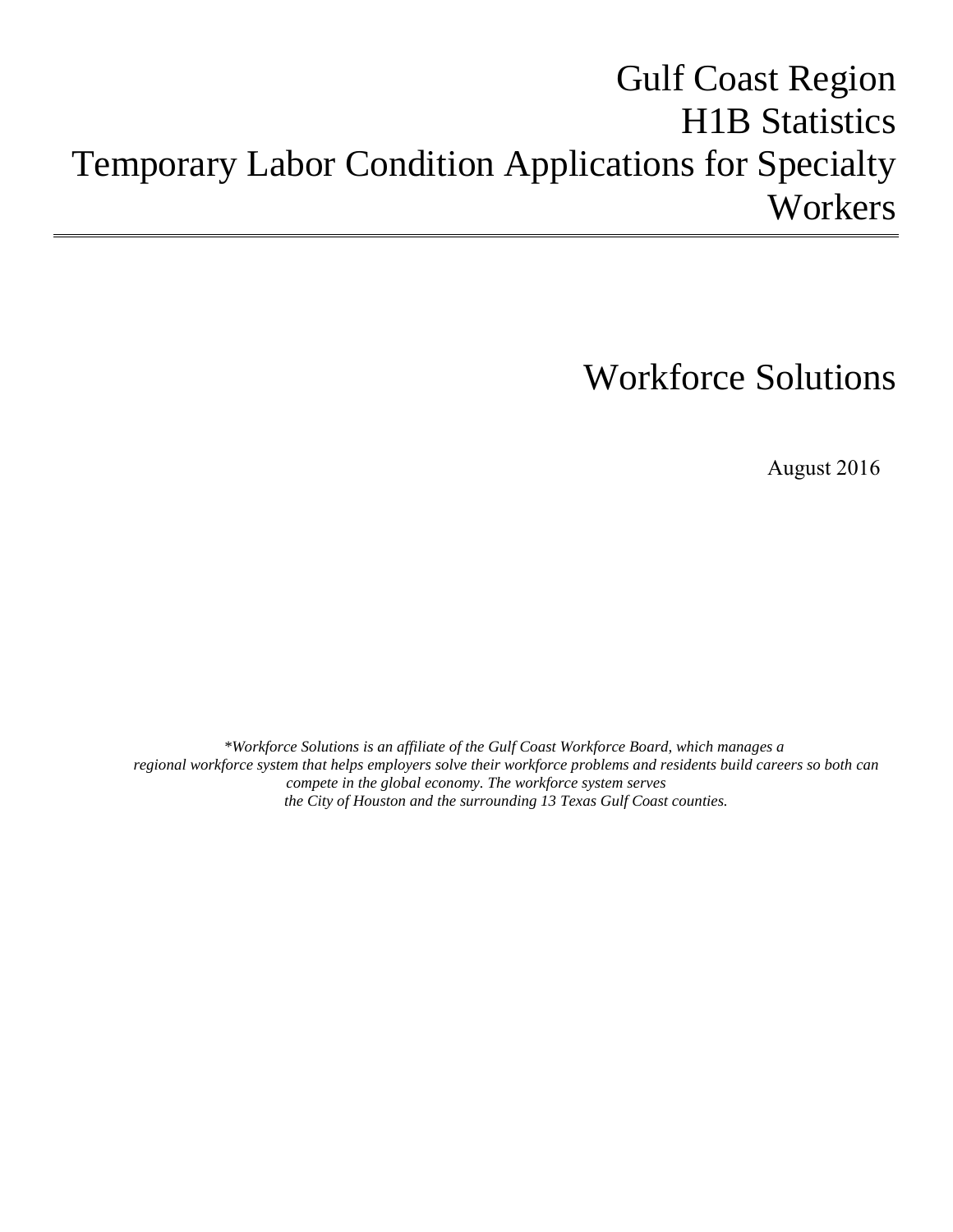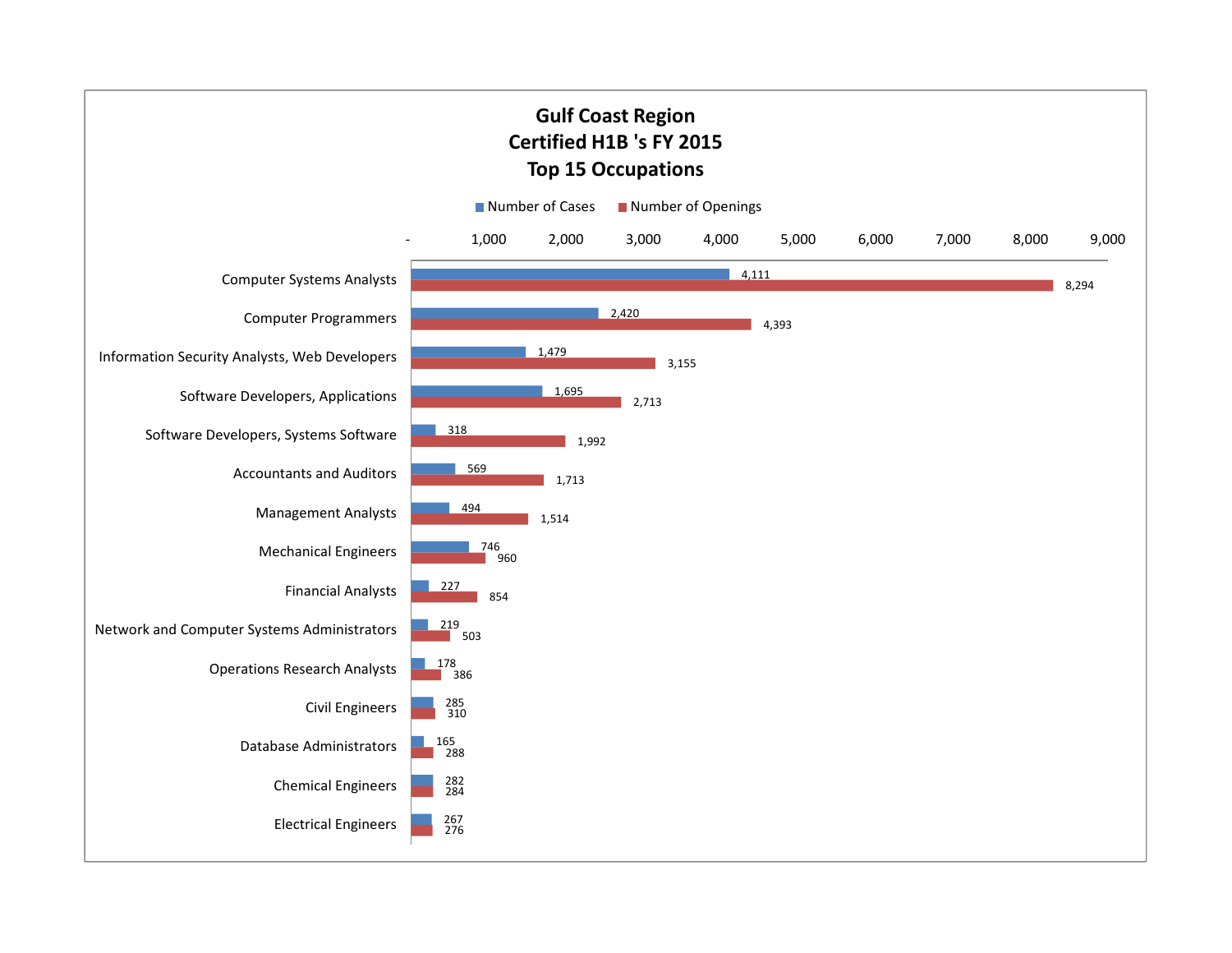| <b>SOC CODE</b> | <b>OCCUPATION TITLE</b>                            | <b>NUMBER OF CASES</b> | <b>TOTAL OPENINGS</b> |
|-----------------|----------------------------------------------------|------------------------|-----------------------|
|                 | <b>Total All</b>                                   |                        |                       |
| 15-1121         | <b>Computer Systems Analysts</b>                   | 4,111                  | 8,294                 |
| 15-1131         | <b>Computer Programmers</b>                        | 2,420                  | 4,393                 |
| 15-1179         | Information Security Analysts, Web Developers      | 1,479                  | 3,155                 |
| 15-1132         | Software Developers, Applications                  | 1,695                  | 2,713                 |
| 15-1133         | Software Developers, Systems Software              | 318                    | 1,992                 |
| 13-2011         | <b>Accountants and Auditors</b>                    | 569                    | 1,713                 |
| 13-1111         | <b>Management Analysts</b>                         | 494                    | 1,514                 |
| 17-2141         | <b>Mechanical Engineers</b>                        | 746                    | 960                   |
| 13-2051         | <b>Financial Analysts</b>                          | 227                    | 854                   |
| 15-1142         | Network and Computer Systems Administrators        | 219                    | 503                   |
| 15-2031         | <b>Operations Research Analysts</b>                | 178                    | 386                   |
| 17-2051         | <b>Civil Engineers</b>                             | 285                    | 310                   |
| 15-1141         | Database Administrators                            | 165                    | 288                   |
| 17-2041         | <b>Chemical Engineers</b>                          | 282                    | 284                   |
| 17-2071         | <b>Electrical Engineers</b>                        | 267                    | 276                   |
| 11-3021         | <b>Computer and Information Systems Managers</b>   | 90                     | 253                   |
| 17-2171         | Petroleum Engineers                                | 238                    | 252                   |
| 19-1021         | <b>Biochemists and Biophysicists</b>               | 213                    | 213                   |
| 19-1042         | Medical Scientists, Except Epidemiologists         | 152                    | 196                   |
| 19-2042         | Geoscientists, Except Hydrologists and Geographers | 187                    | 191                   |
| 13-1161         | Market Research Analysts and Marketing Specialists | 171                    | 183                   |
| 25-2021         | Elementary School Teachers, Except Special Educati | 172                    | 174                   |
| 17-2112         | <b>Industrial Engineers</b>                        | 152                    | 152                   |
| 41-9031         | <b>Sales Engineers</b>                             | 115                    | 149                   |
| 11-9041         | Architectural and Engineering Managers             | 134                    | 134                   |
| 17-2121         | Marine Engineers and Naval Architects              | 130                    | 131                   |
| 15-1134         | Web Developers                                     | 73                     | 122                   |
| 13-1081         | Logisticians                                       | 95                     | 106                   |
| 29-1069         | Physicians and Surgeons, All Other                 | 76                     | 106                   |
| 25-2031         | Secondary School Teachers, Except Special and Care | 104                    | 104                   |
| 17-2131         | <b>Materials Engineers</b>                         | 98                     | 100                   |
| 17-2072         | Electronics Engineers, Except Computer             | 67                     | 98                    |
| 11-3031         | <b>Financial Managers</b>                          | 64                     | 91                    |
| 17-2199         | Engineers, All Other                               | 76                     | 80                    |
| 15-1151         | <b>Computer User Support Specialists</b>           | 19                     | 78                    |
| 13-1051         | <b>Cost Estimators</b>                             | 64                     | 69                    |
| 11-3051         | <b>Industrial Production Managers</b>              | 68                     | 68                    |
| 19-2031         | <b>Chemists</b>                                    | 67                     | 68                    |
| 11-1021         | <b>General and Operations Managers</b>             | 67                     | 67                    |
| 27-1021         | <b>Commercial and Industrial Designers</b>         | 56                     | 65                    |
| 29-1123         | <b>Physical Therapists</b>                         | 64                     | 65                    |
| 11-2022         | <b>Sales Managers</b>                              | 57                     | 60                    |
| 17-3029         | Engineering Technicians, Except Drafters, All Othe | 35                     | 60                    |
| 11-2021         | <b>Marketing Managers</b>                          | 57                     | 57                    |
| 15-2041         | Statisticians                                      | 45                     | 51                    |
| 19-4041         | Geological and Petroleum Technicians               | 50                     | 50                    |
| 11-9021         | <b>Construction Managers</b>                       | 49                     | 49                    |
| 17-2081         | <b>Environmental Engineers</b>                     | 44                     | 44                    |
| 19-4021         | <b>Biological Technicians</b>                      | 43                     | 43                    |
| 17-2111         | Health and Safety Engineers, Except Mining Safety  | 40                     | 41                    |
| 15-1122         | <b>Information Security Analysts</b>               | 19                     | 38                    |
| 11-3071         | Transportation, Storage, and Distribution Managers | 27                     | 36                    |
| 17-2061         | <b>Computer Hardware Engineers</b>                 | 9                      | 36                    |
| 13-2099         | Financial Specialists, All Other                   | 21                     | 35                    |
| 11-9111         | Medical and Health Services Managers               | 32                     | 32                    |
| 19-2012         | Physicists                                         | 32                     | 32                    |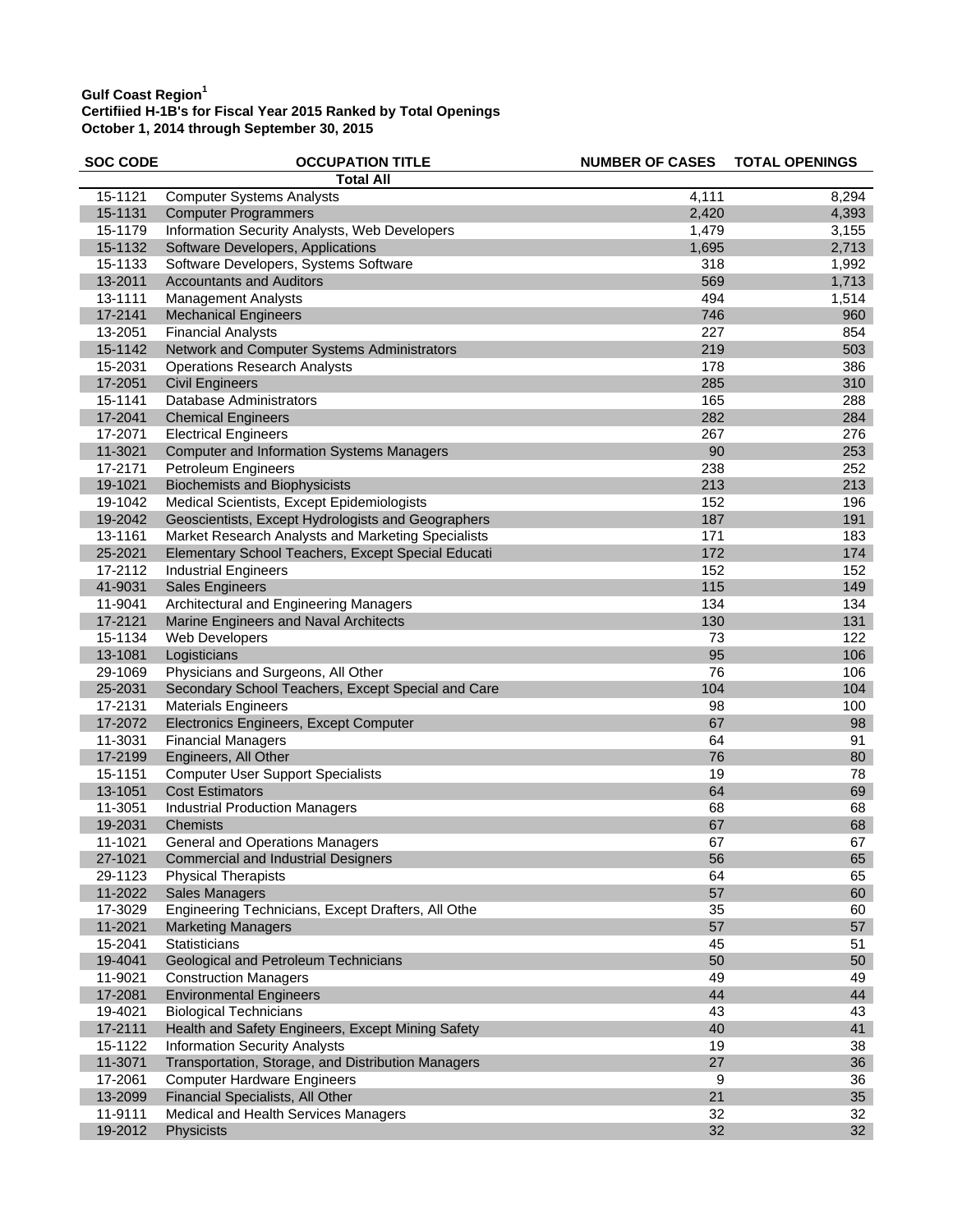| <b>SOC CODE</b> | <b>OCCUPATION TITLE</b>                                       | <b>NUMBER OF CASES</b> | <b>TOTAL OPENINGS</b> |
|-----------------|---------------------------------------------------------------|------------------------|-----------------------|
|                 | <b>Total All</b>                                              |                        |                       |
| 19-2041         | Environmental Scientists and Specialists, Includin            | 31                     | 31                    |
| 25-1071         | Health Specialties Teachers, Postsecondary                    | 25                     | 31                    |
| 13-1199         | Business Operations Specialists, All Other                    | 29                     | 29                    |
| 23-1011         | Lawyers                                                       | 28                     | 28                    |
| 13-1071         | Human Resource Specialists                                    | 27                     | 27                    |
| 19-2032         | <b>Materials Scientists</b>                                   | 27                     | 27                    |
| 29-1051         | Pharmacists                                                   | 26                     | 27                    |
| 13-1023         | Purchasing Agents, Except Wholesale, Retail, and F            | 25                     | 25                    |
| 29-1021         | Dentists, General                                             | 24                     | 25                    |
| 11-9199         | Managers, All Other                                           | 24                     | 24                    |
| 11-9199         | Managers, All Other                                           | 24                     | 24                    |
| 13-2031         | <b>Budget Analysts</b>                                        | 24                     | 24                    |
| 13-1151         | <b>Training and Development Specialists</b>                   | 23                     | 23                    |
| 19-1029         | <b>Biological Scientists, All Other</b>                       | 23                     | 23                    |
| 17-3011         | <b>Architectural and Civil Drafters</b>                       | 22                     | 22                    |
| 29-1062         | <b>Family and General Practitioners</b>                       | 20                     | $20\,$                |
| 25-1011         | <b>Business Teachers, Postsecondary</b>                       | 19                     | 19                    |
| 27-3031         | <b>Public Relations Specialists</b>                           | 17                     | 19                    |
| 29-2011         | Medical and Clinical Laboratory Technologists                 | 19                     | 19                    |
| 15-1111         | <b>Computer and Information Research Scientists</b>           | 18                     | 18                    |
| 41-3031         | Securities, Commodities, and Financial Services Sa            | 18                     | 18                    |
| 25-2022         | Middle School Teachers, Except Special and Career/            | 17                     | 17                    |
| 27-1024         | <b>Graphic Designers</b>                                      | 17                     | 17                    |
| 11-3061         | <b>Purchasing Managers</b>                                    | 16                     | 16                    |
| 29-1122         | <b>Occupational Therapists</b>                                | 13                     | 16                    |
| 13-2052         | <b>Personal Financial Advisors</b>                            | 14                     | 15                    |
| 17-1011         | Architects, Except Landscape and Naval                        | 15                     | 15                    |
| 17-1012         | <b>Landscape Architects</b>                                   | 14                     | 14                    |
| 11-1011         | <b>Chief Executives</b>                                       | 13                     | 13                    |
| 11-3011         | Administrative Services Managers                              | 13                     | 13                    |
| 13-2041         | <b>Credit Analysts</b>                                        | 13                     | 13                    |
| 23-2011         | Paralegals and Legal Assistants                               | 13                     | 13                    |
| 11-9121         | <b>Natural Sciences Managers</b>                              | 12                     | 12                    |
| 17-2031         | <b>Biomedical Engineers</b>                                   | 12                     | 12                    |
| 17-2151         | Mining and Geological Engineers, Including Mining             | 12                     | 12                    |
| 25-1022         | Mathematical Science Teachers, Postsecondary                  | 12                     | 12                    |
| 25-2012         | Kindergarten Teachers, Except Special Education               | 12                     | 12                    |
| 29-9011         | Occupational Health and Safety Specialists                    | 10                     | 12                    |
| 17-3027         | <b>Mechanical Engineering Technicians</b>                     | 11                     | 11                    |
| 25-1032         | <b>Engineering Teachers, Postsecondary</b>                    | 11                     | 11                    |
| 29-1065         | Pediatricians, General                                        | 11                     | 11                    |
| 41-4011         | Sales Representatives, Wholesale and Manufacturing, Technical | 11                     | 11                    |
| 19-1022         | Microbiologists                                               | 10                     | 10                    |
| 19-3011         | Economists                                                    | 10                     | 10                    |
| 25-2052         | Special Education Teachers, Kindergarten & Elementary         | 10                     | 10                    |
| 25-9031         | <b>Instructional Coordinators</b>                             | 10                     | $10$                  |
| 29-1063         | Internists, General                                           | 10                     | 10                    |
| 11-2011         | Advertising and Promotions Managers                           | 9                      | $\boldsymbol{9}$      |
| 11-3121         | Human Resources Managers                                      | 9                      | $\boldsymbol{9}$      |
| 11-9032         | Education Administrators, Elementary and Secondary            | 9                      | $\boldsymbol{9}$      |
| 29-1066         | Psychiatrists                                                 | 9                      | 9                     |
| 29-1127         | Speech-Language Pathologists                                  | 9                      | $\boldsymbol{9}$      |
| 11-3131         | Training and Development Managers                             | 8                      | 8                     |
| 13-1041         | <b>Compliance Officers</b>                                    | 8                      | $\, 8$                |
| 15-1143         | <b>Computer Network Architects</b>                            | 8                      | 8                     |
| 15-1152         | <b>Computer Network Support Specialists</b>                   | $\overline{4}$         | $\bf 8$               |
|                 |                                                               |                        |                       |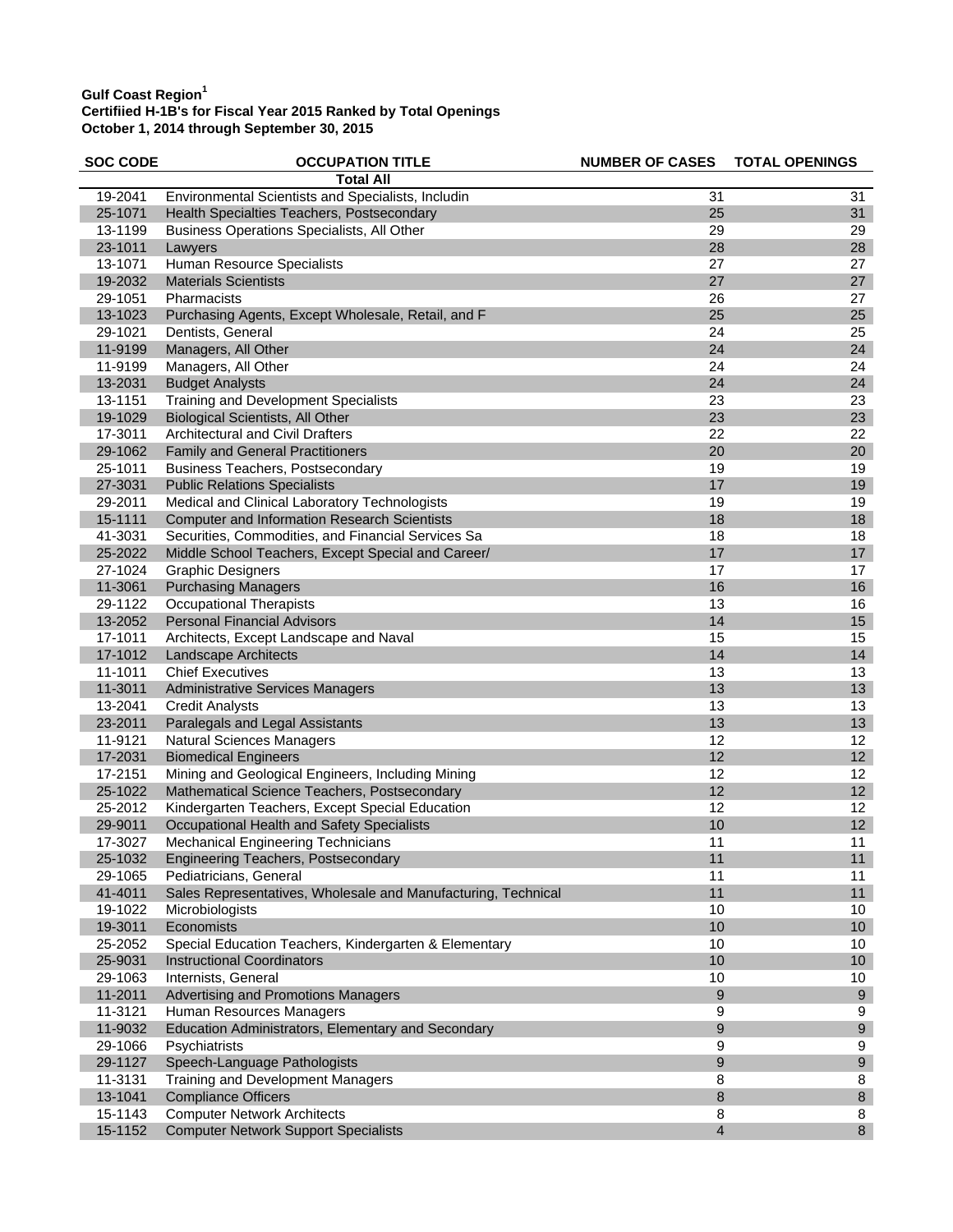| <b>SOC CODE</b> | <b>OCCUPATION TITLE</b>                                       | <b>NUMBER OF CASES</b> | <b>TOTAL OPENINGS</b>     |
|-----------------|---------------------------------------------------------------|------------------------|---------------------------|
|                 | <b>Total All</b>                                              |                        |                           |
| 15-2021         | Mathematicians                                                | 8                      | 8                         |
| 25-1042         | <b>Biological Science Teachers, Postsecondary</b>             | 8                      | $\,8\,$                   |
| 27-2022         | <b>Coaches and Scouts</b>                                     | 8                      | 8                         |
| 15-2011         | Actuaries                                                     | $\overline{7}$         | $\overline{\mathbf{7}}$   |
| 23-1012         | <b>Judicial Law Clerks</b>                                    | 7                      | $\overline{7}$            |
| 25-1063         | Economics Teachers, Postsecondary                             | $\overline{7}$         | $\overline{7}$            |
| 25-1124         | Foreign Language and Literature Teachers, Postseco            | 7                      | $\overline{7}$            |
| 25-1194         | Vocational Education Teachers, Postsecondary                  | $\overline{7}$         | $\overline{7}$            |
| 25-2011         | Preschool Teachers, Except Special Education                  | 7                      | $\overline{\mathcal{I}}$  |
| 27-3091         | Interpreters and Translators                                  | 5                      | $\overline{\mathcal{I}}$  |
| 29-1067         | Surgeons                                                      | 7                      | $\overline{7}$            |
| 13-1121         | Meeting, Convention, and Event Planners                       | 6                      | $\,6$                     |
| 17-1022         | Surveyors                                                     | 6                      | 6                         |
| 17-3022         | <b>Civil Engineering Technicians</b>                          | 6                      | 6                         |
| 25-1021         | Computer Science Teachers, Postsecondary                      | 6                      | 6                         |
| 27-3041         | Editors                                                       | 6                      | $\,$ 6 $\,$               |
| 29-1141         | <b>Registered Nurses</b>                                      | 6                      | $\,6$                     |
| 41-4012         | Sales Representatives, Wholesale and Manufacturing, Except Te | 6                      | $\boldsymbol{6}$          |
| 11-9151         | Social and Community Service Managers                         | 5                      | 5                         |
| 13-1141         | Compensation, Benefits, and Job Analysis Specialis            | 5                      | 5                         |
| 13-2053         | <b>Insurance Underwriters</b>                                 | 5                      | 5                         |
| 15-1799         | Computer Occupations, All Other                               | 5                      | 5                         |
| 17-3023         | <b>Electrical and Electronics Engineering Technicians</b>     | 3                      | 5                         |
| 27-3042         | <b>Technical Writers</b>                                      | 5                      | 5                         |
| 29-1131         | Veterinarians                                                 | 5                      | 5                         |
| 53-5021         | Captains, Mates, and Pilots of Water Vessels                  | 5                      | 5                         |
| 53-6051         | <b>Transportation Inspectors</b>                              | 5                      | 5                         |
| 13-2061         | <b>Financial Examiners</b>                                    | $\overline{4}$         | $\overline{4}$            |
| 15-1150         | <b>Computer Support Specialists</b>                           | 4                      | $\overline{\mathbf{4}}$   |
| 17-1021         | Cartographers and Photogrammetrists                           | $\overline{4}$         | $\overline{\mathbf{4}}$   |
| 19-3039         | Psychologists, All Other                                      | 4                      | $\overline{\mathbf{4}}$   |
| 19-3051         | Urban and Regional Planners                                   | 4                      | $\overline{\mathbf{4}}$   |
| 21-1091         | <b>Health Educators</b>                                       | 4                      | $\overline{\mathbf{4}}$   |
| 27-1011         | <b>Art Directors</b>                                          | 4                      | $\overline{\mathbf{4}}$   |
| 29-1024         | Prosthodontists                                               | 4                      | 4                         |
| 29-1061         | Anesthesiologists                                             | $\overline{4}$         | $\overline{a}$            |
| 29-1171         | <b>Nurse Practitioners</b>                                    | 4                      | 4                         |
| 11-2031         | PR & Fundraising Managers                                     | 3                      | $\ensuremath{\mathsf{3}}$ |
| 11-9033         | Education Administrators, Postsecondary                       | 3                      | 3                         |
| 17-2021         | <b>Agricultural Engineers</b>                                 | 3                      | 3                         |
| 17-3024         | Electro-Mechanical Technicians                                | 3                      | 3                         |
| 19-1013         | Soil and Plant Scientists                                     | 3                      | 3                         |
| 19-1099         | Life Scientists, All Other                                    | 3                      | 3                         |
| 19-3031         | Clinical, Counseling, and School Psychologists                | $\mathfrak{B}$         | $\ensuremath{\mathsf{3}}$ |
| 19-4061         | Social Science Research Assistants                            | 3                      | 3                         |
| 21-1012         | Educational, Guidance, School, and Vocational Coun            | $\sqrt{3}$             | $\ensuremath{\mathsf{3}}$ |
| 23-2099         | Legal Support Workers, All Other                              | 3                      | 3                         |
| 25-1121         | Art, Drama, and Music Teachers, Postsecondary                 | 3                      | 3                         |
| 25-1125         | History Teachers, Postsecondary                               | 3                      | 3                         |
| 25-2054         | Special Education Teachers, Secondary School                  | $\mathfrak{B}$         | $\sqrt{3}$                |
| 27-1014         | Multimedia Artists and Animators                              | 3                      | 3                         |
| 27-1025         | <b>Interior Designers</b>                                     | $\sqrt{3}$             | $\ensuremath{\mathsf{3}}$ |
| 27-3022         | Reporters and Correspondents                                  | 3                      | 3                         |
| 35-1011         | <b>Chefs and Head Cooks</b>                                   | 3                      | $\sqrt{3}$                |
| 41-3099         | Sales Representatives, Services, All Other                    | 3                      | 3                         |
| 11-9039         | Education Administrators, All Other                           | $\overline{2}$         | $\mathbf 2$               |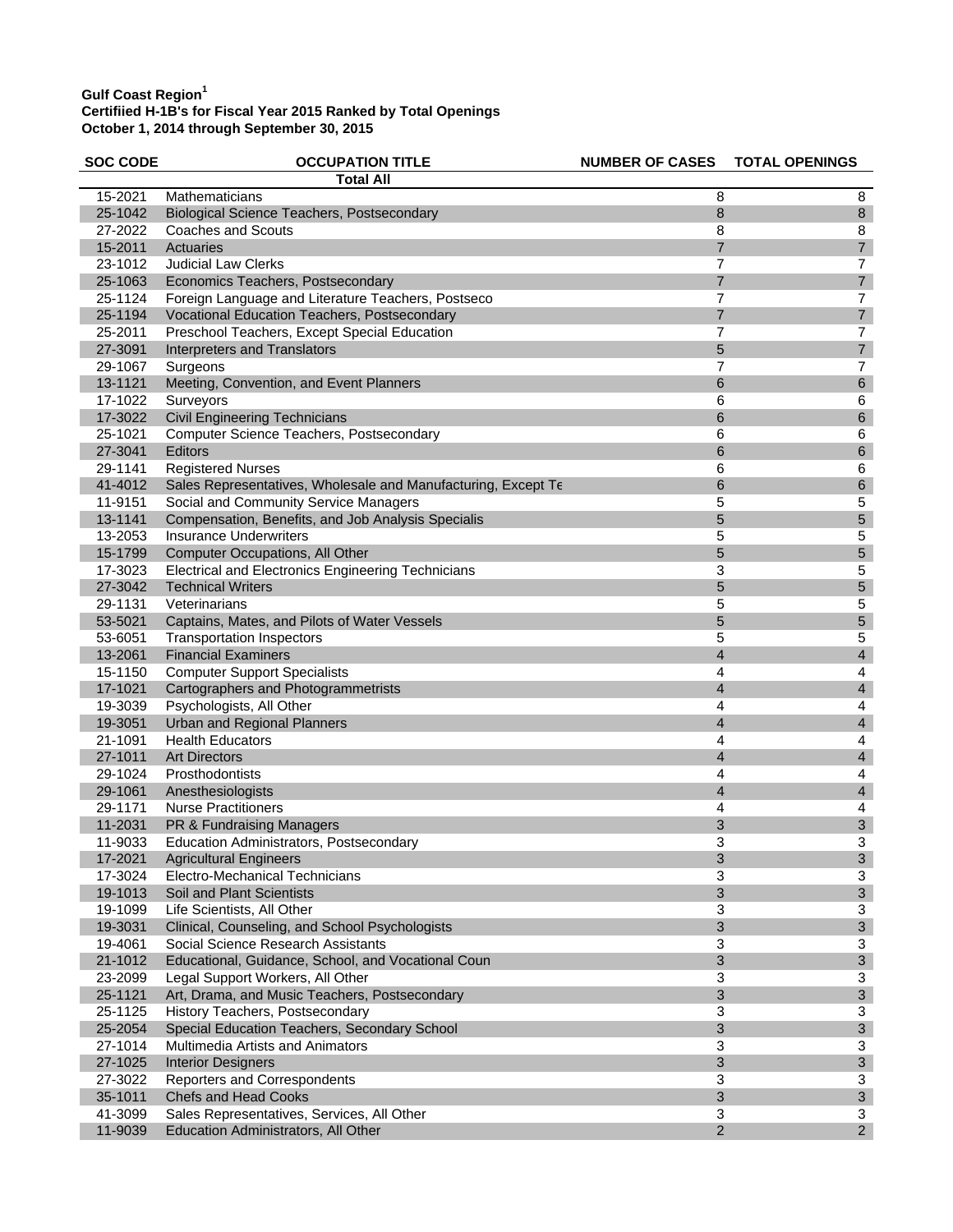| <b>SOC CODE</b> | <b>OCCUPATION TITLE</b>                                 | <b>NUMBER OF CASES</b> | <b>TOTAL OPENINGS</b> |
|-----------------|---------------------------------------------------------|------------------------|-----------------------|
|                 | <b>Total All</b>                                        |                        |                       |
| 11-9051         | <b>Food Service Managers</b>                            | $\overline{2}$         | $\overline{2}$        |
| 13-1131         | <b>Fundraisers</b>                                      | 2                      | $\sqrt{2}$            |
| 13-2071         | <b>Credit Counselors</b>                                | $\overline{c}$         | $\boldsymbol{2}$      |
| 15-2091         | <b>Mathematical Technicians</b>                         | $\overline{2}$         | $\overline{2}$        |
| 17-2011         | Aerospace Engineers                                     | 2                      | $\overline{c}$        |
| 17-2074         | Electrical Engineers, R&D                               | $\overline{2}$         | $\overline{2}$        |
| 17-3025         | <b>Environmental Engineering Technicians</b>            | 2                      | $\boldsymbol{2}$      |
| 19-1011         | <b>Animal Scientists</b>                                | 2                      | $\sqrt{2}$            |
| 19-1041         | Epidemiologists                                         | 2                      | $\overline{c}$        |
| 19-2099         | Physical Scientists, All Other                          | $\overline{2}$         | $\sqrt{2}$            |
| 19-3041         | Sociologists                                            | $\overline{c}$         | $\overline{c}$        |
| 19-3099         | Social Scientists and Related Workers, All Other        | $\overline{2}$         | $\sqrt{2}$            |
| 19-4011         | Agricultural & Food Science Technicians                 | 2                      | $\boldsymbol{2}$      |
| 19-4031         | <b>Chemical Technicians</b>                             | $\overline{2}$         | $\mathbf 2$           |
| 19-4091         | Environmental Science and Protection Technicians,       | 2                      | $\overline{c}$        |
| 21-1015         | <b>Rehabilitation Counselors</b>                        | $\overline{2}$         | $\overline{2}$        |
| 21-1021         | Child, Family, and School Social Workers                | $\overline{c}$         | $\boldsymbol{2}$      |
| 21-1022         | <b>Healthcare Social Workers</b>                        | $\overline{2}$         | $\sqrt{2}$            |
| 23-1022         | Arbitrators, Mediators, & Conciliators                  | $\overline{c}$         | $\boldsymbol{2}$      |
| 25-1051         | Atmospheric, Earth, Marine, and Space Sciences Tea      | $\overline{2}$         | $\mathbf 2$           |
| 25-1065         | Political Science Teachers, Postsecondary               | $\overline{c}$         | $\overline{c}$        |
| 25-1122         | <b>Communications Teachers, Postsecondary</b>           | $\overline{2}$         | $\overline{2}$        |
| 25-1199         | Postsecondary Teachers, All Other                       | 2                      | $\sqrt{2}$            |
| 25-2053         | Special Education Teachers, Middle School               | $\overline{2}$         | $\sqrt{2}$            |
| 25-9021         | Farm & Home Management Advisors                         | $\overline{c}$         | $\overline{c}$        |
| 29-1064         | <b>Obstetricians and Gynecologists</b>                  | $\overline{2}$         | $\overline{c}$        |
| 29-1071         | Physician Assistants                                    | 2                      | $\overline{c}$        |
| 29-1125         | <b>Recreational Therapists</b>                          | $\overline{2}$         | $\overline{2}$        |
| 29-1199         | Health Diagnosing and Treating Practitioners, All       | 2                      | $\boldsymbol{2}$      |
| 43-9111         | <b>Statistical Assistants</b>                           | 2                      | $\sqrt{2}$            |
| 11-9013         | Farmers, Ranchers, and other Agricultural Managers      | 1                      | $\mathbf{1}$          |
| 11-9031         | Education Administrators, Preschool and Childcare       | $\mathbf{1}$           | $\mathbf{1}$          |
| 11-9081         | <b>Lodging Managers</b>                                 | 1                      | 1                     |
| 11-9141         | Property, Real Estate, & Community Association Managers | 1                      | $\mathbf{1}$          |
| 13-2021         | Appraisers and Assessors of Real Estate                 | 1                      | 1                     |
| 13-2081         | Tax Examiners and Collectors, and Revenue Agents        | 1                      | $\mathbf{1}$          |
| 17-2053         | Civil Engineers, R&D                                    | 1                      | $\mathbf{1}$          |
| 17-2144         | Mechanical Engineers, R&D                               | $\mathbf 1$            | $\mathbf{1}$          |
| 17-2161         | <b>Nuclear Engineers</b>                                | 1                      | 1                     |
| 17-3012         | <b>Electrical &amp; Electronic Drafters</b>             | 1                      | 1                     |
| 17-3013         | <b>Mechanical Drafters</b>                              | 1                      | 1                     |
| 17-3026         | <b>Industrial Engineering Technicians</b>               |                        | $\mathbf 1$           |
| 19-1012         | <b>Food Scientists and Technologists</b>                | 1                      | 1                     |
| 19-3032         | Industrial-Organizational Psychologists                 |                        | 1                     |
| 19-3091         | Anthropologists and Archeologists                       | 1                      | 1                     |
| 19-3092         | Geographers                                             | $\mathbf 1$            | $\mathbf{1}$          |
| 19-4099         | Life, Physical, and Social Science Technicians, Al      | 1                      | 1                     |
| 21-1011         | Substance Abuse & Behavioral Disorder Counselors        | 1                      | 1                     |
| 21-1014         | <b>Mental Health Counselors</b>                         | 1                      | 1                     |
| 21-1099         | Community & Social Service Specialists, All Other       |                        | $\mathbf{1}$          |
| 21-2011         | Clergy                                                  | 1                      | 1                     |
| 21-2021         | Directors, Religious Activities & Education             |                        | $\mathbf{1}$          |
| 21-2099         | Religious Workers, All Other                            | 1                      | 1                     |
| 25-1066         | Psychology Teachers, Postsecondary                      |                        | $\mathbf{1}$          |
| 25-1067         | Sociology Teachers, Postsecondary                       | 1                      | 1                     |
| 25-1072         | Nursing Instructors and Teachers, Postsecondary         |                        | $\mathbf{1}$          |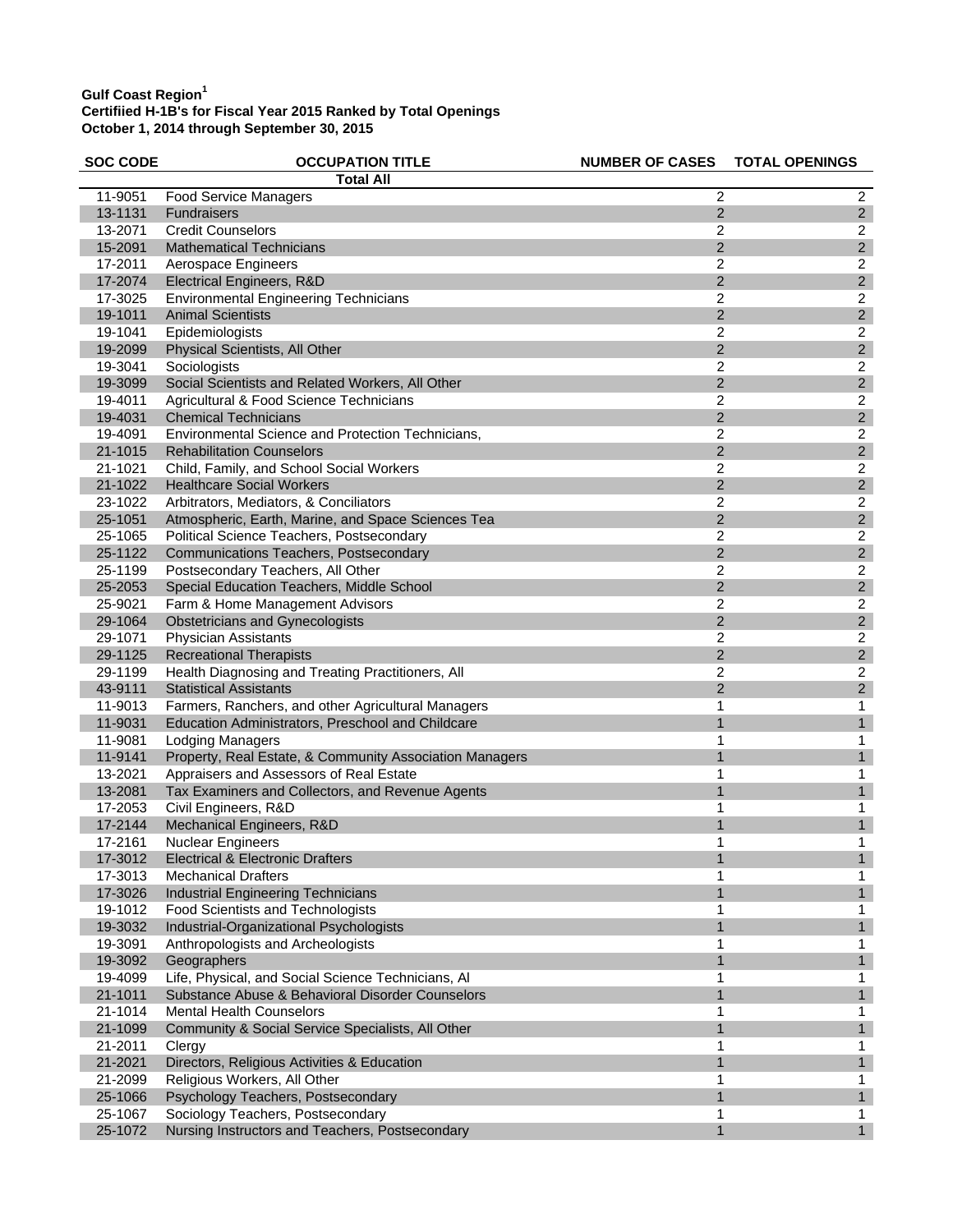| <b>SOC CODE</b> | <b>OCCUPATION TITLE</b>                             | <b>NUMBER OF CASES</b> | <b>TOTAL OPENINGS</b> |
|-----------------|-----------------------------------------------------|------------------------|-----------------------|
|                 | <b>Total All</b>                                    |                        |                       |
| 25-1081         | <b>Education Teachers, Postsecondary</b>            |                        |                       |
| 25-1112         | Law Teachers, Postsecondary                         |                        |                       |
| 25-1123         | English Language and Literature Teachers, Postseco  |                        |                       |
| 25-1126         | Philosophy and Religion Teachers, Postsecondary     |                        |                       |
| 25-1193         | Recreation & Fitness Study Teacherrs, Postsecondary |                        |                       |
| 25-2051         | Special Education Teachers, Preschool               |                        |                       |
| 25-2059         | Special Education Teacers, All Other                |                        |                       |
| 25-3099         | Teachers and Instructors, All Other                 |                        |                       |
| 25-4011         | Archivists                                          |                        |                       |
| 25-4012         | Curators                                            |                        |                       |
| 25-4013         | Museum Technicians & Conservators                   |                        |                       |
| 27-1029         | Designers, All Other                                |                        |                       |
| 27-2032         | Choreographers                                      |                        |                       |
| 27-2042         | <b>Musicians and Singers</b>                        |                        |                       |
| 27-3099         | Media and Communication Workers, All Other          |                        |                       |
| 27-4032         | Film and Video Editors                              |                        |                       |
| 29-1011         | Chiropractors                                       |                        |                       |
| 29-1022         | Oral & Maxillofacial Surgeons                       |                        |                       |
| 29-1031         | Dietitians and Nutritionists                        |                        |                       |
| 29-1081         | Podiatrists                                         |                        |                       |
| 29-1126         | <b>Respiratory Therapists</b>                       |                        |                       |
| 29-2012         | Medical & Clinical Laboratory Technicians           |                        |                       |
| 29-2099         | Health Technologists and Technicians, All Other     |                        | 1                     |
| 29-9091         | <b>Athletic Trainers</b>                            |                        |                       |
| 29-9099         | Healthcare Practitioners and Technical Workers, Al  |                        |                       |
| 33-3021         | Detectives & Criminal Investigators                 |                        |                       |
| 41-9021         | <b>Real Estate Brokers</b>                          |                        | 1                     |
| 43-1011         | First-Line Supervisors of Office and Administrativ  |                        |                       |
| 43-3051         | Payroll & Timekeeping Clerks                        |                        |                       |
| 43-9199         | Office and Administrative Support Workers, All Oth  |                        | 1                     |
| 45-2021         | <b>Animal Breeders</b>                              |                        | 1                     |

1. The Gulf Coast Region includes the following counties: Austin, Brazoria, Chambers, Colorado, Fort Bend, Galveston, Harris, Liberty, Matagorda, Montgomery, Walker, Waller, and Wharton.

Data Source: U.S. Department of Labor Employment and Training Administration Office of Foreign Labor Certification. http://www.foreignlaborcert.doleta.gov/performancedata.cfm (click Disclosure Data tab)

Prepared by Workforce Solutions August 2016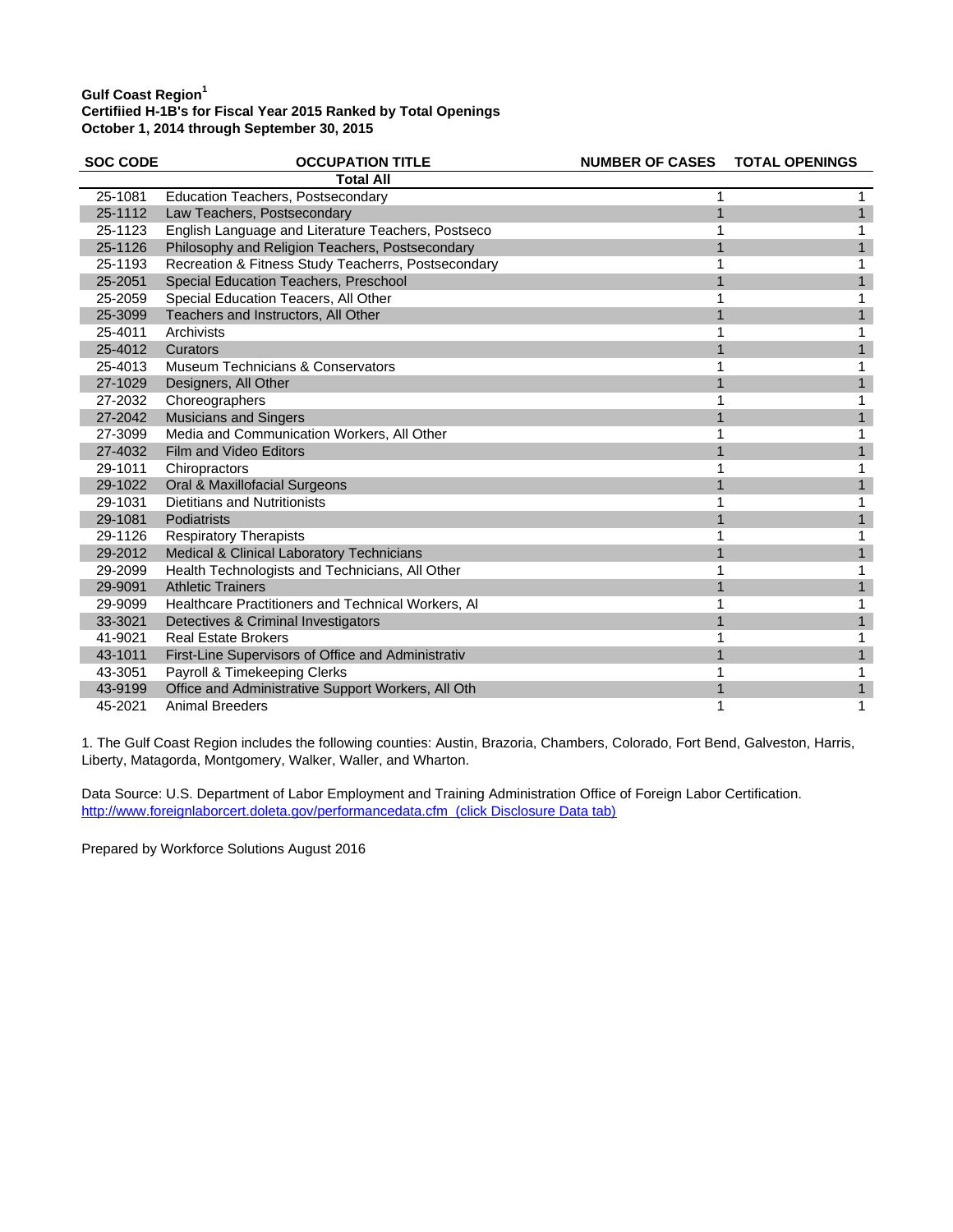## **Top Occupational Categories**

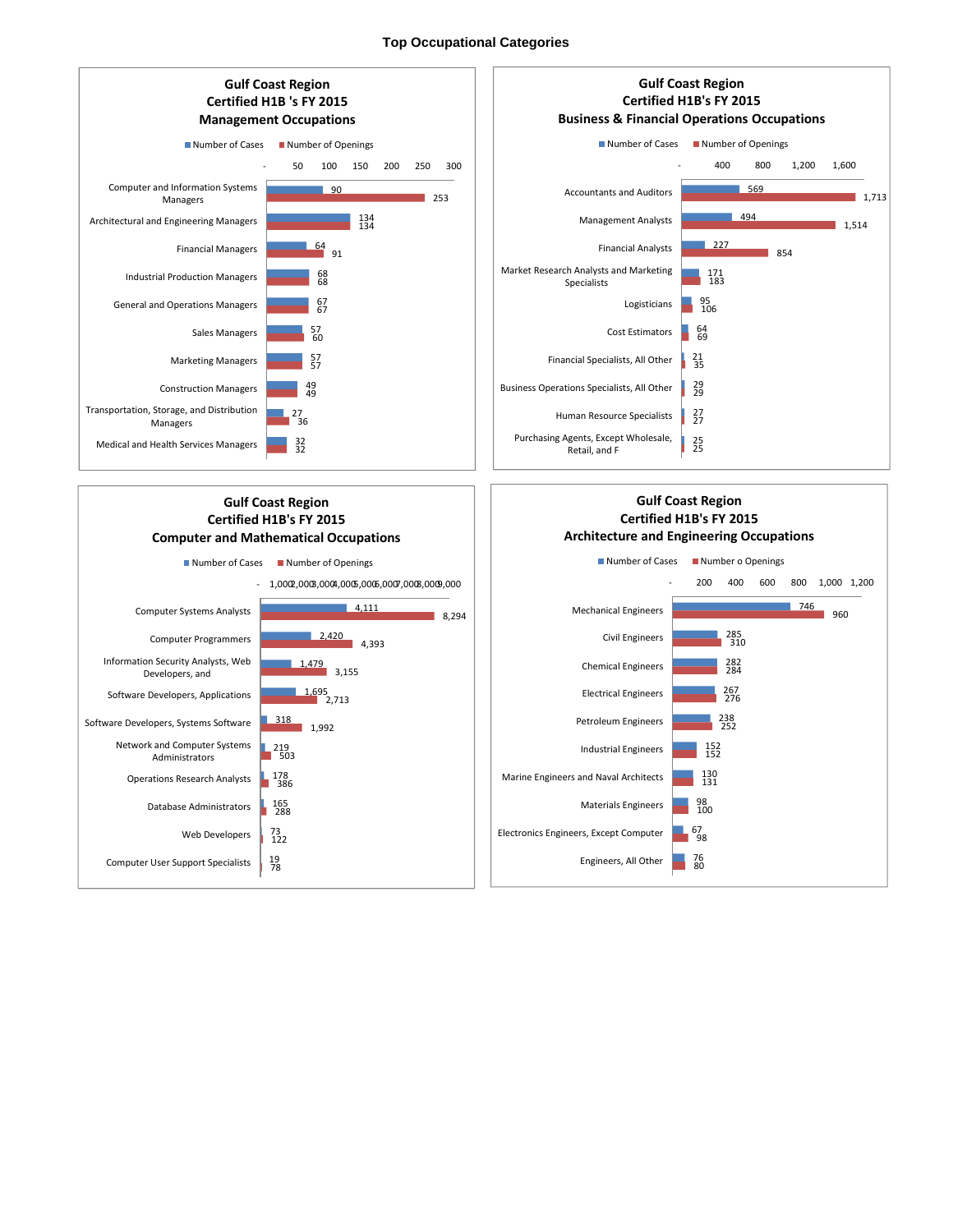|                 |                                                          |                  |                 | <b>PERCENT OF</b> |
|-----------------|----------------------------------------------------------|------------------|-----------------|-------------------|
|                 |                                                          | <b>NUMBER OF</b> | <b>TOTAL</b>    | <b>TOTAL</b>      |
| <b>SOC CODE</b> | <b>OCCUPATION TITLE</b>                                  | <b>CASES</b>     | <b>OPENINGS</b> | <b>OPENINGS</b>   |
| 11-0000         | <b>Management Occupations</b>                            | 777              | 979             | 3.0%              |
| 13-0000         | <b>Business &amp; Financial Operations Occupations</b>   | 1,830            | 4,664           | 14.2%             |
| 15-0000         | <b>Computer &amp; Mathematical Occupations</b>           | 10,797           | 22,073          | 67.1%             |
| 17-0000         | Architecture & Engineering Occupations                   | 2,592            | 2,949           | 9.0%              |
| 19-0000         | Life, Physical, & Social Science Occupations             | 886              | 935             | 2.8%              |
| 21-0000         | <b>Community &amp; Social Service Occupations</b>        | 19               | 19              | 0.1%              |
| 23-0000         | <b>Legal Occupations</b>                                 | 53               | 53              | 0.2%              |
| 25-0000         | Education, Training, & Library Occupations               | 469              | 477             | 1.5%              |
| 27-0000         | Arts, Design, Entertainment, Sports, & Media Occupations | 132              | 145             | 0.4%              |
| 29-0000         | Healthcare Practitioners & Technical Occupations         | 338              | 376             | 1.1%              |
| 31-0000         | <b>Healthcare Support Occupations</b>                    | 0                | 0               | 0.0%              |
| 33-0000         | <b>Protective Service Occupations</b>                    |                  |                 | 0.0%              |
| 35-0000         | Food Preparation & Serving Related Occupations           | 3                | 3               | 0.0%              |
| 37-0000         | Building & Grounds Cleaning & Maintenance Occupations    | 0                | 0               | 0.0%              |
| 39-0000         | Personal Care & Service Occupations                      | 0                | 0               | 0.0%              |
| 41-0000         | Sales & Related Occupations                              | 154              | 188             | 0.6%              |
| 43-0000         | Office & Administrative Support Occupations              | 5                | 5               | $0.0\%$           |
| 45-0000         | Farming, Fishing, & Forestry Occupations                 |                  |                 | 0.0%              |
| 47-0000         | <b>Construction &amp; Extraction Occupations</b>         | 0                | 0               | 0.0%              |
| 49-0000         | Installation, Maintenance, & Repair Occupations          | 0                | 0               | $0.0\%$           |
| 51-0000         | <b>Production Occupations</b>                            | 0                | 0               | 0.0%              |
| 53-0000         | Transportation & Material Moving Occupations             | 10               | 10              | 0.0%              |
|                 | <b>Total All</b>                                         | 18,067           | 32,878          | 100.0%            |

1. The Gulf Coast Region includes the following counties: Austin, Brazoria, Chambers, Colorado, Fort Bend, Galveston, Harris, Liberty, Matagorda, Montgomery, Walker, Waller, and Wharton.

Data Source: U.S. Department of Labor Employment and Training Administration Office of Foreign Labor Certification. http://www.foreignlaborcert.doleta.gov/performancedata.cfm (click Disclosure Data tab)

Prepared by Workforce Solutions August 2016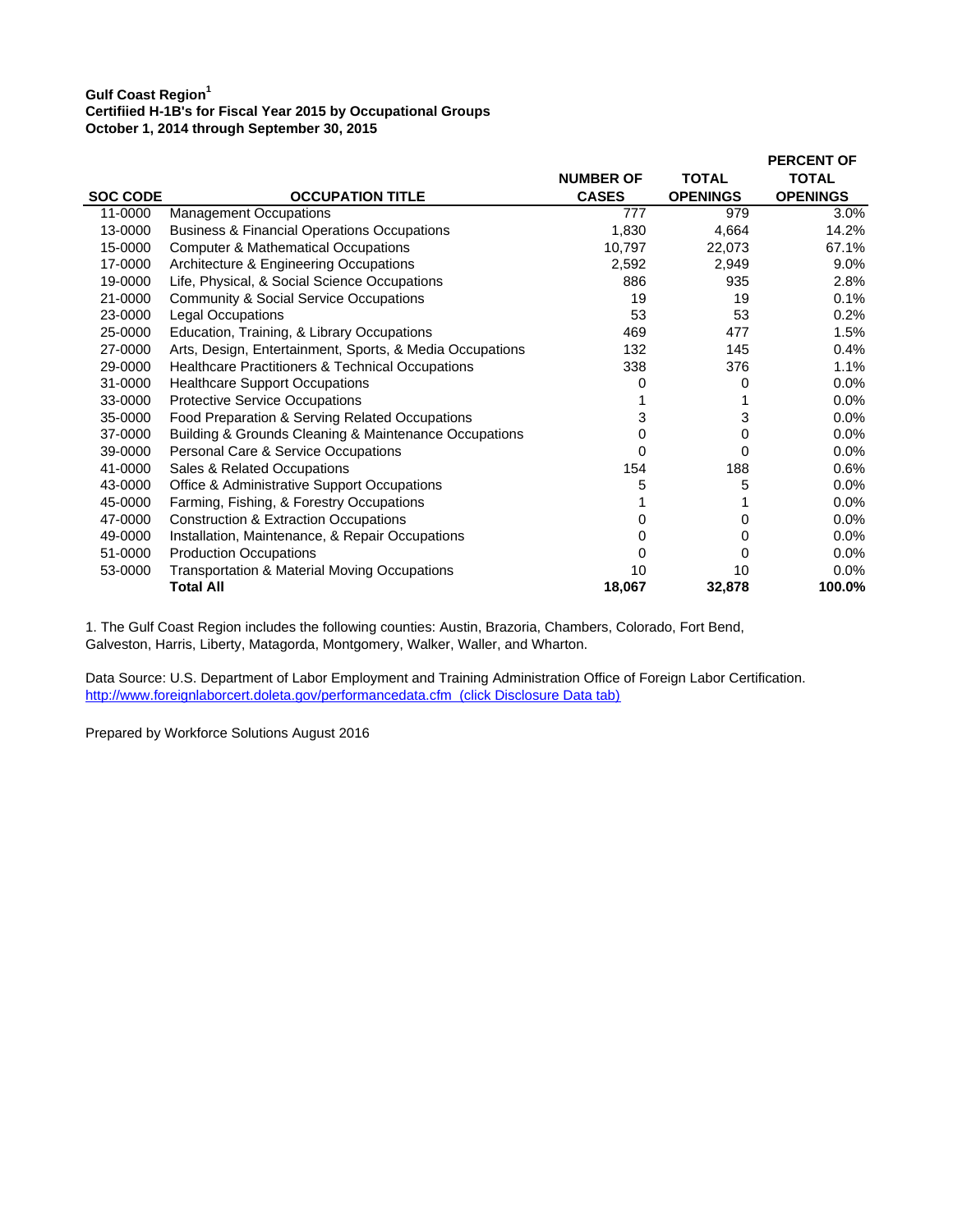| <b>SOC CODE</b> | <b>OCCUPATION TITLE</b>                                 | <b>NUMBER OF CASES</b> | <b>TOTAL OPENINGS</b> |
|-----------------|---------------------------------------------------------|------------------------|-----------------------|
| 11-0000         | <b>Management Occupations</b>                           | 777                    | 979                   |
| 11-1011         | <b>Chief Executives</b>                                 | 13                     | 13                    |
| 11-1021         | <b>General and Operations Managers</b>                  | 67                     | 67                    |
| 11-2011         | Advertising and Promotions Managers                     | 9                      | 9                     |
| 11-2021         | <b>Marketing Managers</b>                               | 57                     | 57                    |
| 11-2022         | Sales Managers                                          | 57                     | 60                    |
| 11-2031         | PR & Fundraising Managers                               | 3                      | 3                     |
| 11-3011         | <b>Administrative Services Managers</b>                 | 13                     | 13                    |
| 11-3021         | <b>Computer and Information Systems Managers</b>        | 90                     | 253                   |
| 11-3031         | <b>Financial Managers</b>                               | 64                     | 91                    |
| 11-3051         | <b>Industrial Production Managers</b>                   | 68                     | 68                    |
| 11-3061         | <b>Purchasing Managers</b>                              | 16                     | 16                    |
| 11-3071         | Transportation, Storage, and Distribution Managers      | 27                     | 36                    |
| 11-3121         | Human Resources Managers                                | 9                      | 9                     |
| 11-3131         | Training and Development Managers                       | 8                      | 8                     |
| 11-9013         | Farmers, Ranchers, and other Agricultural Managers      |                        |                       |
| 11-9021         | <b>Construction Managers</b>                            | 49                     | 49                    |
| 11-9031         | Education Administrators, Preschool and Childcare       |                        |                       |
| 11-9032         | Education Administrators, Elementary and Secondary      | 9                      | 9                     |
| 11-9033         | Education Administrators, Postsecondary                 | 3                      | 3                     |
| 11-9039         | Education Administrators, All Other                     | $\overline{2}$         | 2                     |
| 11-9041         | Architectural and Engineering Managers                  | 134                    | 134                   |
| 11-9051         | <b>Food Service Managers</b>                            | $\overline{2}$         | $\overline{2}$        |
| 11-9081         | <b>Lodging Managers</b>                                 |                        |                       |
| 11-9111         | Medical and Health Services Managers                    | 32                     | 32                    |
| 11-9121         | Natural Sciences Managers                               | 12                     | 12                    |
| 11-9141         | Property, Real Estate, & Community Association Managers | $\mathbf 1$            | $\mathbf{1}$          |
| 11-9151         | Social and Community Service Managers                   | 5                      | 5                     |
| 11-9199         | Managers, All Other                                     | 24                     | 24                    |

| <b>SOC CODE</b> | <b>OCCUPATION TITLE</b>                                | <b>NUMBER OF CASES</b> | <b>TOTAL OPENINGS</b> |
|-----------------|--------------------------------------------------------|------------------------|-----------------------|
| 13-0000         | <b>Business &amp; Financial Operations Occupations</b> | 1,830                  | 4,664                 |
| 13-1023         | Purchasing Agents, Except Wholesale, Retail, and F     | 25                     | 25                    |
| 13-1041         | <b>Compliance Officers</b>                             | 8                      | 8                     |
| 13-1051         | <b>Cost Estimators</b>                                 | 64                     | 69                    |
| 13-1071         | Human Resource Specialists                             | 27                     | 27                    |
| 13-1081         | Logisticians                                           | 95                     | 106                   |
| 13-1111         | <b>Management Analysts</b>                             | 494                    | 1,514                 |
| 13-1121         | Meeting, Convention, and Event Planners                | 6                      | 6                     |
| 13-1131         | <b>Fundraisers</b>                                     | $\overline{2}$         | $\overline{2}$        |
| 13-1141         | Compensation, Benefits, and Job Analysis Specialis     | 5                      | 5                     |
| 13-1151         | <b>Training and Development Specialists</b>            | 23                     | 23                    |
| 13-1161         | Market Research Analysts and Marketing Specialists     | 171                    | 183                   |
| 13-1199         | <b>Business Operations Specialists, All Other</b>      | 29                     | 29                    |
| 13-2011         | <b>Accountants and Auditors</b>                        | 569                    | 1,713                 |
| 13-2021         | Appraisers and Assessors of Real Estate                | 1                      |                       |
| 13-2031         | <b>Budget Analysts</b>                                 | 24                     | 24                    |
| 13-2041         | <b>Credit Analysts</b>                                 | 13                     | 13                    |
| 13-2051         | <b>Financial Analysts</b>                              | 227                    | 854                   |
| 13-2052         | <b>Personal Financial Advisors</b>                     | 14                     | 15                    |
| 13-2053         | <b>Insurance Underwriters</b>                          | 5                      | 5                     |
| 13-2061         | <b>Financial Examiners</b>                             | $\overline{4}$         | $\overline{4}$        |
| 13-2071         | <b>Credit Counselors</b>                               | 2                      | $\overline{2}$        |
| 13-2081         | Tax Examiners and Collectors, and Revenue Agents       | 1                      |                       |
| 13-2099         | Financial Specialists, All Other                       | 21                     | 35                    |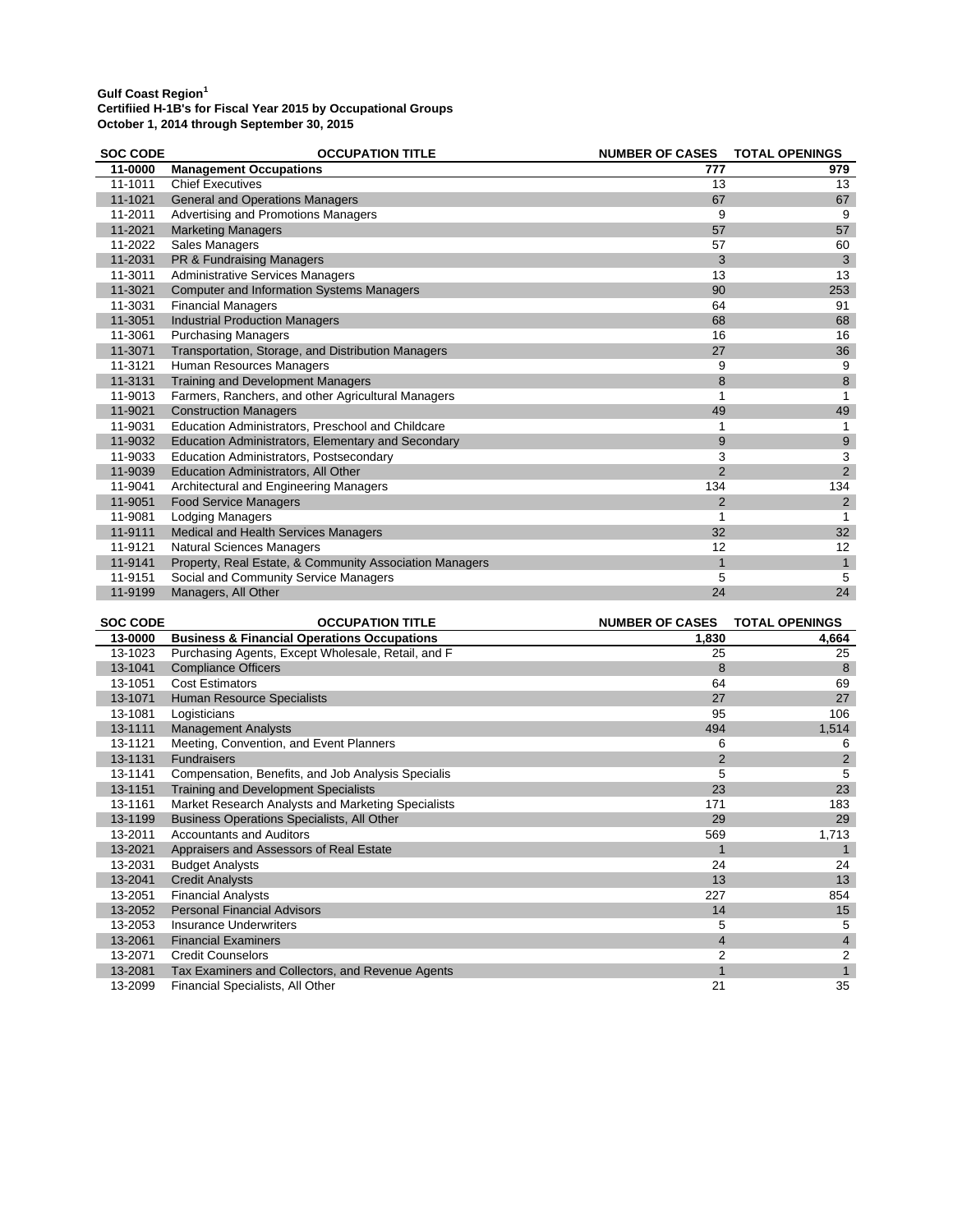| <b>SOC CODE</b> | <b>OCCUPATION TITLE</b>                             | <b>NUMBER OF CASES</b> | <b>TOTAL OPENINGS</b> |
|-----------------|-----------------------------------------------------|------------------------|-----------------------|
| 15-0000         | <b>Computer &amp; Mathematical Occupations</b>      | 10,797                 | 22,073                |
| 15-1111         | <b>Computer and Information Research Scientists</b> | 18                     | 18                    |
| 15-1121         | <b>Computer Systems Analysts</b>                    | 4,111                  | 8,294                 |
| 15-1122         | <b>Information Security Analysts</b>                | 19                     | 38                    |
| 15-1131         | <b>Computer Programmers</b>                         | 2,420                  | 4,393                 |
| 15-1132         | Software Developers, Applications                   | 1,695                  | 2,713                 |
| 15-1133         | Software Developers, Systems Software               | 318                    | 1,992                 |
| 15-1134         | Web Developers                                      | 73                     | 122                   |
| 15-1141         | <b>Database Administrators</b>                      | 165                    | 288                   |
| 15-1142         | Network and Computer Systems Administrators         | 219                    | 503                   |
| 15-1143         | <b>Computer Network Architects</b>                  | 8                      |                       |
| 15-1150         | <b>Computer Support Specialists</b>                 | 4                      |                       |
| 15-1151         | <b>Computer User Support Specialists</b>            | 19                     | 78                    |
| 15-1152         | <b>Computer Network Support Specialists</b>         | 4                      | 8                     |
| 15-1179         | Information Security Analysts, Web Developers, and  | 1,479                  | 3,155                 |
| 15-1799         | <b>Computer Occupations, All Other</b>              | 5                      | 5                     |
| 15-2011         | Actuaries                                           |                        |                       |
| 15-2021         | Mathematicians                                      | 8                      | 8                     |
| 15-2031         | <b>Operations Research Analysts</b>                 | 178                    | 386                   |
| 15-2041         | <b>Statisticians</b>                                | 45                     | 51                    |
| 15-2091         | <b>Mathematical Technicians</b>                     | 2                      | $\overline{2}$        |

| <b>SOC CODE</b> | <b>OCCUPATION TITLE</b>                                   | NUMBER OF CASES TOTAL OPENINGS |                |
|-----------------|-----------------------------------------------------------|--------------------------------|----------------|
| 17-0000         | <b>Architecture &amp; Engineering Occupations</b>         | 2,592                          | 2,949          |
| 17-1011         | Architects, Except Landscape and Naval                    | 15                             | 15             |
| 17-1012         | <b>Landscape Architects</b>                               | 14                             | 14             |
| 17-1021         | Cartographers and Photogrammetrists                       | 4                              | 4              |
| 17-1022         | Surveyors                                                 | 6                              | $\,6\,$        |
| 17-2011         | Aerospace Engineers                                       | $\overline{2}$                 | 2              |
| 17-2021         | <b>Agricultural Engineers</b>                             | 3                              | $\overline{3}$ |
| 17-2031         | <b>Biomedical Engineers</b>                               | 12                             | 12             |
| 17-2041         | <b>Chemical Engineers</b>                                 | 282                            | 284            |
| 17-2051         | <b>Civil Engineers</b>                                    | 285                            | 310            |
| 17-2053         | Civil Engineers, R&D                                      | $\mathbf{1}$                   | $\mathbf{1}$   |
| 17-2061         | <b>Computer Hardware Engineers</b>                        | 9                              | 36             |
| 17-2071         | <b>Electrical Engineers</b>                               | 267                            | 276            |
| 17-2072         | Electronics Engineers, Except Computer                    | 67                             | 98             |
| 17-2074         | Electrical Engineers, R&D                                 | 2                              | $\overline{2}$ |
| 17-2081         | <b>Environmental Engineers</b>                            | 44                             | 44             |
| 17-2111         | Health and Safety Engineers, Except Mining Safety         | 40                             | 41             |
| 17-2112         | <b>Industrial Engineers</b>                               | 152                            | 152            |
| 17-2121         | Marine Engineers and Naval Architects                     | 130                            | 131            |
| 17-2131         | <b>Materials Engineers</b>                                | 98                             | 100            |
| 17-2141         | <b>Mechanical Engineers</b>                               | 746                            | 960            |
| 17-2144         | Mechanical Engineers, R&D                                 |                                | 1              |
| 17-2151         | Mining and Geological Engineers, Including Mining         | 12                             | 12             |
| 17-2161         | Nuclear Engineers                                         |                                | 1              |
| 17-2171         | Petroleum Engineers                                       | 238                            | 252            |
| 17-2199         | Engineers, All Other                                      | 76                             | 80             |
| 17-3011         | <b>Architectural and Civil Drafters</b>                   | 22                             | 22             |
| 17-3012         | Electrical & Electronic Drafters                          |                                | 1              |
| 17-3013         | <b>Mechanical Drafters</b>                                | 1                              | 1              |
| 17-3022         | Civil Engineering Technicians                             | 6                              | 6              |
| 17-3023         | <b>Electrical and Electronics Engineering Technicians</b> | 3                              | $\overline{5}$ |
| 17-3024         | Electro-Mechanical Technicians                            | 3                              | 3              |
| 17-3025         | <b>Environmental Engineering Technicians</b>              | $\overline{2}$                 | $\overline{2}$ |
| 17-3026         | <b>Industrial Engineering Technicians</b>                 |                                | 1              |
| 17-3027         | <b>Mechanical Engineering Technicians</b>                 | 11                             | 11             |
| 17-3029         | Engineering Technicians, Except Drafters, All Othe        | 35                             | 60             |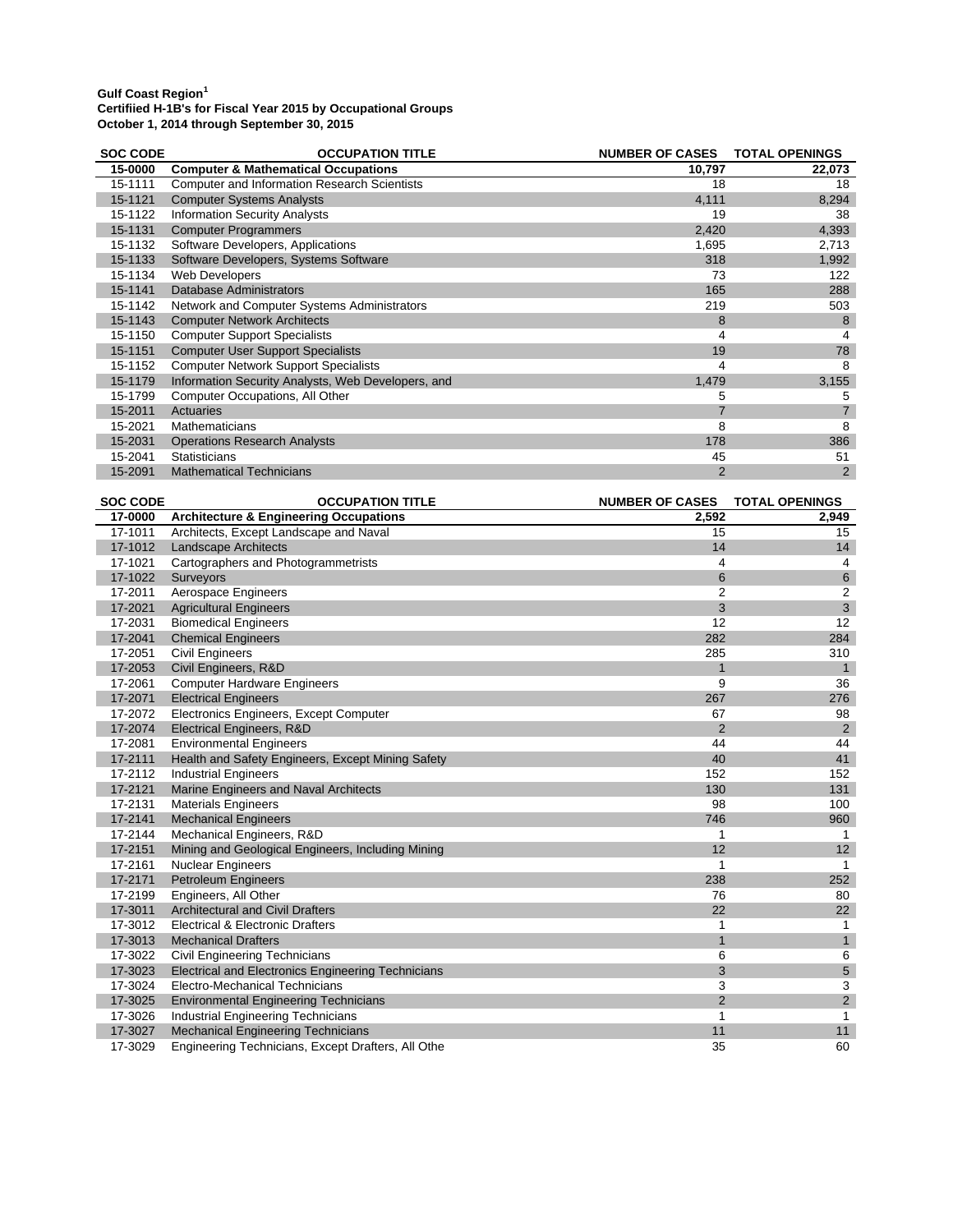| <b>SOC CODE</b> | <b>OCCUPATION TITLE</b>                            | <b>NUMBER OF CASES</b> | <b>TOTAL OPENINGS</b>   |
|-----------------|----------------------------------------------------|------------------------|-------------------------|
| 19-0000         | Life, Physical, & Social Science Occupations       | 886                    | 935                     |
| 19-1011         | <b>Animal Scientists</b>                           | 2                      | $\overline{2}$          |
| 19-1012         | <b>Food Scientists and Technologists</b>           | 1                      | $\mathbf{1}$            |
| 19-1013         | Soil and Plant Scientists                          | 3                      | 3                       |
| 19-1021         | <b>Biochemists and Biophysicists</b>               | 213                    | 213                     |
| 19-1022         | Microbiologists                                    | 10                     | 10                      |
| 19-1029         | <b>Biological Scientists, All Other</b>            | 23                     | 23                      |
| 19-1041         | Epidemiologists                                    | 2                      | 2                       |
| 19-1042         | Medical Scientists, Except Epidemiologists         | 152                    | 196                     |
| 19-1099         | Life Scientists, All Other                         | 3                      | 3                       |
| 19-2012         | Physicists                                         | 32                     | 32 <sup>2</sup>         |
| 19-2031         | Chemists                                           | 67                     | 68                      |
| 19-2032         | <b>Materials Scientists</b>                        | 27                     | 27                      |
| 19-2041         | Environmental Scientists and Specialists, Includin | 31                     | 31                      |
| 19-2042         | Geoscientists, Except Hydrologists and Geographers | 187                    | 191                     |
| 19-2099         | Physical Scientists, All Other                     | 2                      | 2                       |
| 19-3011         | Economists                                         | 10                     | 10 <sup>1</sup>         |
| 19-3031         | Clinical, Counseling, and School Psychologists     | 3                      | 3                       |
| 19-3032         | Industrial-Organizational Psychologists            |                        | $\mathbf{1}$            |
| 19-3039         | Psychologists, All Other                           | 4                      | $\overline{4}$          |
| 19-3041         | Sociologists                                       | $\overline{2}$         | $\overline{2}$          |
| 19-3051         | <b>Urban and Regional Planners</b>                 | 4                      | 4                       |
| 19-3091         | Anthropologists and Archeologists                  |                        | $\overline{1}$          |
| 19-3092         | Geographers                                        |                        | 1                       |
| 19-3099         | Social Scientists and Related Workers, All Other   | $\overline{2}$         | $\overline{c}$          |
| 19-4011         | Agricultural & Food Science Technicians            | $\overline{2}$         | 2                       |
| 19-4021         | <b>Biological Technicians</b>                      | 43                     | 43                      |
| 19-4031         | <b>Chemical Technicians</b>                        | 2                      | 2                       |
| 19-4041         | <b>Geological and Petroleum Technicians</b>        | 50                     | 50                      |
| 19-4061         | Social Science Research Assistants                 | 3                      | 3                       |
| 19-4091         | Environmental Science and Protection Technicians,  | $\overline{2}$         | $\overline{\mathbf{c}}$ |
| 19-4099         | Life, Physical, and Social Science Technicians, Al | 1                      | 1                       |

| <b>SOC CODE</b> | <b>OCCUPATION TITLE</b>                            | NUMBER OF CASES TOTAL OPENINGS |    |
|-----------------|----------------------------------------------------|--------------------------------|----|
| 21-0000         | <b>Community &amp; Social Service Occupations</b>  | 19                             | 19 |
| 21-1011         | Substance Abuse & Behavioral Disorder Counselors   |                                |    |
| 21-1012         | Educational, Guidance, School, and Vocational Coun |                                |    |
| 21-1014         | <b>Mental Health Counselors</b>                    |                                |    |
| $21 - 1015$     | <b>Rehabilitation Counselors</b>                   |                                |    |
| 21-1021         | Child, Family, and School Social Workers           |                                |    |
| 21-1022         | <b>Healthcare Social Workers</b>                   |                                |    |
| 21-1091         | <b>Health Educators</b>                            |                                |    |
| 21-1099         | Community & Social Service Specialists, All Other  |                                |    |
| 21-2011         | Clergy                                             |                                |    |
| 21-2021         | Directors, Religious Activities & Education        |                                |    |
| 21-2099         | Religious Workers, All Other                       |                                |    |

| <b>SOC CODE</b> | <b>OCCUPATION TITLE</b>                | NUMBER OF CASES TOTAL OPENINGS |    |
|-----------------|----------------------------------------|--------------------------------|----|
| 23-0000         | <b>Legal Occupations</b>               | 53                             | 53 |
| 23-1011         | Lawvers                                | 28                             | 28 |
| 23-1012         | Judicial Law Clerks                    |                                |    |
| 23-1022         | Arbitrators, Mediators, & Conciliators |                                |    |
| 23-2011         | Paralegals and Legal Assistants        | 13                             | 13 |
| 23-2099         | Legal Support Workers, All Other       |                                |    |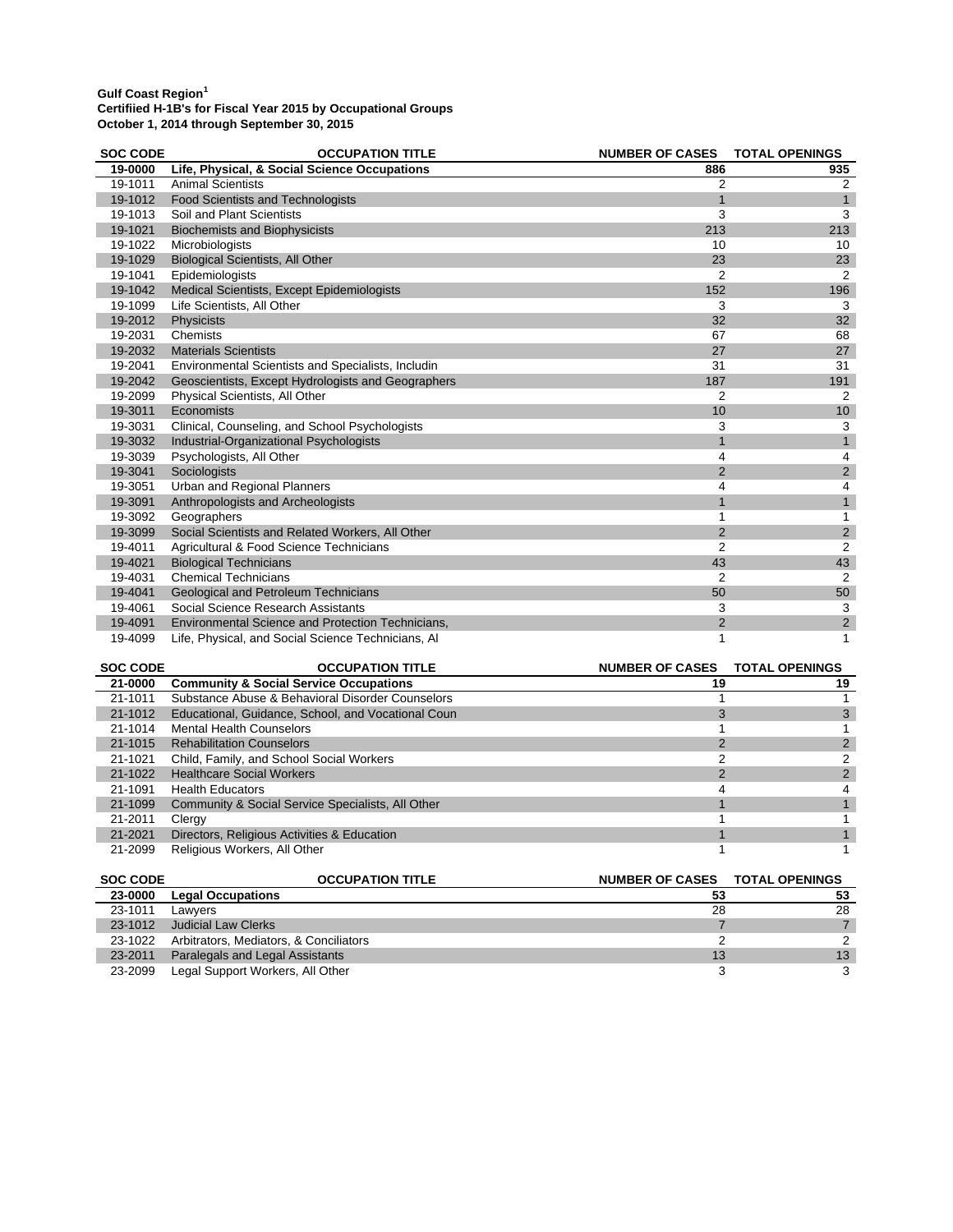## **Gulf Coast Region<sup>1</sup>**

#### **Certifiied H-1B's for Fiscal Year 2015 by Occupational Groups October 1, 2014 through September 30, 2015**

| <b>Education, Training, &amp; Library Occupations</b><br>25-0000<br>469<br>477<br>19<br>25-1011<br><b>Business Teachers, Postsecondary</b><br>19<br>6<br>$6\phantom{1}$<br>25-1021<br><b>Computer Science Teachers, Postsecondary</b><br>25-1022<br>Mathematical Science Teachers, Postsecondary<br>12<br>12<br>11<br>11<br>25-1032<br><b>Engineering Teachers, Postsecondary</b><br>8<br>25-1042<br><b>Biological Science Teachers, Postsecondary</b><br>8<br>$\overline{2}$<br>$\overline{2}$<br>25-1051<br>Atmospheric, Earth, Marine, and Space Sciences Tea<br>25-1063<br>Economics Teachers, Postsecondary<br>$\overline{7}$<br>$\overline{7}$<br>$\overline{2}$<br>$\overline{2}$<br>25-1065<br>Political Science Teachers, Postsecondary<br>25-1066<br>Psychology Teachers, Postsecondary<br>$\mathbf{1}$<br>$\mathbf{1}$<br>$\mathbf{1}$<br>$\mathbf{1}$<br>25-1067<br>Sociology Teachers, Postsecondary<br>25-1071<br>25<br>31<br>Health Specialties Teachers, Postsecondary<br>1<br>$\mathbf{1}$<br>25-1072<br>Nursing Instructors and Teachers, Postsecondary<br>25-1081<br><b>Education Teachers, Postsecondary</b><br>$\mathbf{1}$<br>$\mathbf{1}$<br>$\mathbf{1}$<br>25-1112<br>$\mathbf{1}$<br>Law Teachers, Postsecondary<br>25-1121<br>Art, Drama, and Music Teachers, Postsecondary<br>3<br>3<br>$\overline{2}$<br>$\overline{2}$<br>25-1122<br>Communications Teachers, Postsecondary<br>25-1123<br>English Language and Literature Teachers, Postseco<br>$\mathbf{1}$<br>$\mathbf{1}$<br>$\overline{7}$<br>$\overline{7}$<br>25-1124<br>Foreign Language and Literature Teachers, Postseco<br>3<br>3<br>History Teachers, Postsecondary<br>25-1125<br>$\mathbf{1}$<br>$\mathbf{1}$<br>25-1126<br>Philosophy and Religion Teachers, Postsecondary<br>25-1193<br>Recreation & Fitness Study Teacherrs, Postsecondary<br>1<br>$\mathbf{1}$<br>$\overline{7}$<br>25-1194<br>$\boldsymbol{7}$<br>Vocational Education Teachers, Postsecondary<br>$\overline{2}$<br>$\overline{2}$<br>25-1199<br>Postsecondary Teachers, All Other<br>$\overline{7}$<br>Preschool Teachers, Except Special Education<br>$\boldsymbol{7}$<br>25-2011<br>12<br>12<br>25-2012<br>Kindergarten Teachers, Except Special Education<br>172<br>25-2021<br>Elementary School Teachers, Except Special Educati<br>174<br>25-2022<br>Middle School Teachers, Except Special and Career/<br>17<br>17<br>25-2031<br>Secondary School Teachers, Except Special and Care<br>104<br>104<br>25-2051<br>Special Education Teachers, Preschool<br>$\mathbf{1}$<br>$\mathbf{1}$<br>10<br>10<br>25-2052<br>Special Education Teachers, Kindergarten & Elementary<br>2<br>25-2053<br>Special Education Teachers, Middle School<br>$\overline{2}$<br>3<br>$\mathbf{3}$<br>25-2054<br>Special Education Teachers, Secondary School<br>25-2059<br>Special Education Teacers, All Other<br>$\mathbf{1}$<br>1<br>$\mathbf{1}$<br>$\mathbf{1}$<br>25-3099<br>Teachers and Instructors, All Other<br>25-4011<br>1<br>1<br>Archivists<br>$\mathbf{1}$<br>1<br>25-4012<br>Curators<br>25-4013<br>Museum Technicians & Conservators<br>1<br>$\mathbf{1}$<br>$\overline{2}$<br>$\overline{2}$<br>25-9021<br>Farm & Home Management Advisors<br>10<br>25-9031<br>10<br>Instructional Coordinators<br><b>SOC CODE</b><br><b>OCCUPATION TITLE</b><br><b>NUMBER OF CASES</b><br><b>TOTAL OPENINGS</b><br>27-0000<br>Arts, Design, Entertainment, Sports, & Media Occupations<br>132<br>145<br>$27 - 1011$<br><b>Art Directors</b><br>$\overline{4}$<br>4 | <b>SOC CODE</b> | <b>OCCUPATION TITLE</b> | NUMBER OF CASES TOTAL OPENINGS |  |
|---------------------------------------------------------------------------------------------------------------------------------------------------------------------------------------------------------------------------------------------------------------------------------------------------------------------------------------------------------------------------------------------------------------------------------------------------------------------------------------------------------------------------------------------------------------------------------------------------------------------------------------------------------------------------------------------------------------------------------------------------------------------------------------------------------------------------------------------------------------------------------------------------------------------------------------------------------------------------------------------------------------------------------------------------------------------------------------------------------------------------------------------------------------------------------------------------------------------------------------------------------------------------------------------------------------------------------------------------------------------------------------------------------------------------------------------------------------------------------------------------------------------------------------------------------------------------------------------------------------------------------------------------------------------------------------------------------------------------------------------------------------------------------------------------------------------------------------------------------------------------------------------------------------------------------------------------------------------------------------------------------------------------------------------------------------------------------------------------------------------------------------------------------------------------------------------------------------------------------------------------------------------------------------------------------------------------------------------------------------------------------------------------------------------------------------------------------------------------------------------------------------------------------------------------------------------------------------------------------------------------------------------------------------------------------------------------------------------------------------------------------------------------------------------------------------------------------------------------------------------------------------------------------------------------------------------------------------------------------------------------------------------------------------------------------------------------------------------------------------------------------------------------------------------------------------------------------------------------------------------------------------------------------------------------------------------------------------------------------------------------------------------------------------------------------------------------------------------------------------------------------------------|-----------------|-------------------------|--------------------------------|--|
|                                                                                                                                                                                                                                                                                                                                                                                                                                                                                                                                                                                                                                                                                                                                                                                                                                                                                                                                                                                                                                                                                                                                                                                                                                                                                                                                                                                                                                                                                                                                                                                                                                                                                                                                                                                                                                                                                                                                                                                                                                                                                                                                                                                                                                                                                                                                                                                                                                                                                                                                                                                                                                                                                                                                                                                                                                                                                                                                                                                                                                                                                                                                                                                                                                                                                                                                                                                                                                                                                                                     |                 |                         |                                |  |
|                                                                                                                                                                                                                                                                                                                                                                                                                                                                                                                                                                                                                                                                                                                                                                                                                                                                                                                                                                                                                                                                                                                                                                                                                                                                                                                                                                                                                                                                                                                                                                                                                                                                                                                                                                                                                                                                                                                                                                                                                                                                                                                                                                                                                                                                                                                                                                                                                                                                                                                                                                                                                                                                                                                                                                                                                                                                                                                                                                                                                                                                                                                                                                                                                                                                                                                                                                                                                                                                                                                     |                 |                         |                                |  |
|                                                                                                                                                                                                                                                                                                                                                                                                                                                                                                                                                                                                                                                                                                                                                                                                                                                                                                                                                                                                                                                                                                                                                                                                                                                                                                                                                                                                                                                                                                                                                                                                                                                                                                                                                                                                                                                                                                                                                                                                                                                                                                                                                                                                                                                                                                                                                                                                                                                                                                                                                                                                                                                                                                                                                                                                                                                                                                                                                                                                                                                                                                                                                                                                                                                                                                                                                                                                                                                                                                                     |                 |                         |                                |  |
|                                                                                                                                                                                                                                                                                                                                                                                                                                                                                                                                                                                                                                                                                                                                                                                                                                                                                                                                                                                                                                                                                                                                                                                                                                                                                                                                                                                                                                                                                                                                                                                                                                                                                                                                                                                                                                                                                                                                                                                                                                                                                                                                                                                                                                                                                                                                                                                                                                                                                                                                                                                                                                                                                                                                                                                                                                                                                                                                                                                                                                                                                                                                                                                                                                                                                                                                                                                                                                                                                                                     |                 |                         |                                |  |
|                                                                                                                                                                                                                                                                                                                                                                                                                                                                                                                                                                                                                                                                                                                                                                                                                                                                                                                                                                                                                                                                                                                                                                                                                                                                                                                                                                                                                                                                                                                                                                                                                                                                                                                                                                                                                                                                                                                                                                                                                                                                                                                                                                                                                                                                                                                                                                                                                                                                                                                                                                                                                                                                                                                                                                                                                                                                                                                                                                                                                                                                                                                                                                                                                                                                                                                                                                                                                                                                                                                     |                 |                         |                                |  |
|                                                                                                                                                                                                                                                                                                                                                                                                                                                                                                                                                                                                                                                                                                                                                                                                                                                                                                                                                                                                                                                                                                                                                                                                                                                                                                                                                                                                                                                                                                                                                                                                                                                                                                                                                                                                                                                                                                                                                                                                                                                                                                                                                                                                                                                                                                                                                                                                                                                                                                                                                                                                                                                                                                                                                                                                                                                                                                                                                                                                                                                                                                                                                                                                                                                                                                                                                                                                                                                                                                                     |                 |                         |                                |  |
|                                                                                                                                                                                                                                                                                                                                                                                                                                                                                                                                                                                                                                                                                                                                                                                                                                                                                                                                                                                                                                                                                                                                                                                                                                                                                                                                                                                                                                                                                                                                                                                                                                                                                                                                                                                                                                                                                                                                                                                                                                                                                                                                                                                                                                                                                                                                                                                                                                                                                                                                                                                                                                                                                                                                                                                                                                                                                                                                                                                                                                                                                                                                                                                                                                                                                                                                                                                                                                                                                                                     |                 |                         |                                |  |
|                                                                                                                                                                                                                                                                                                                                                                                                                                                                                                                                                                                                                                                                                                                                                                                                                                                                                                                                                                                                                                                                                                                                                                                                                                                                                                                                                                                                                                                                                                                                                                                                                                                                                                                                                                                                                                                                                                                                                                                                                                                                                                                                                                                                                                                                                                                                                                                                                                                                                                                                                                                                                                                                                                                                                                                                                                                                                                                                                                                                                                                                                                                                                                                                                                                                                                                                                                                                                                                                                                                     |                 |                         |                                |  |
|                                                                                                                                                                                                                                                                                                                                                                                                                                                                                                                                                                                                                                                                                                                                                                                                                                                                                                                                                                                                                                                                                                                                                                                                                                                                                                                                                                                                                                                                                                                                                                                                                                                                                                                                                                                                                                                                                                                                                                                                                                                                                                                                                                                                                                                                                                                                                                                                                                                                                                                                                                                                                                                                                                                                                                                                                                                                                                                                                                                                                                                                                                                                                                                                                                                                                                                                                                                                                                                                                                                     |                 |                         |                                |  |
|                                                                                                                                                                                                                                                                                                                                                                                                                                                                                                                                                                                                                                                                                                                                                                                                                                                                                                                                                                                                                                                                                                                                                                                                                                                                                                                                                                                                                                                                                                                                                                                                                                                                                                                                                                                                                                                                                                                                                                                                                                                                                                                                                                                                                                                                                                                                                                                                                                                                                                                                                                                                                                                                                                                                                                                                                                                                                                                                                                                                                                                                                                                                                                                                                                                                                                                                                                                                                                                                                                                     |                 |                         |                                |  |
|                                                                                                                                                                                                                                                                                                                                                                                                                                                                                                                                                                                                                                                                                                                                                                                                                                                                                                                                                                                                                                                                                                                                                                                                                                                                                                                                                                                                                                                                                                                                                                                                                                                                                                                                                                                                                                                                                                                                                                                                                                                                                                                                                                                                                                                                                                                                                                                                                                                                                                                                                                                                                                                                                                                                                                                                                                                                                                                                                                                                                                                                                                                                                                                                                                                                                                                                                                                                                                                                                                                     |                 |                         |                                |  |
|                                                                                                                                                                                                                                                                                                                                                                                                                                                                                                                                                                                                                                                                                                                                                                                                                                                                                                                                                                                                                                                                                                                                                                                                                                                                                                                                                                                                                                                                                                                                                                                                                                                                                                                                                                                                                                                                                                                                                                                                                                                                                                                                                                                                                                                                                                                                                                                                                                                                                                                                                                                                                                                                                                                                                                                                                                                                                                                                                                                                                                                                                                                                                                                                                                                                                                                                                                                                                                                                                                                     |                 |                         |                                |  |
|                                                                                                                                                                                                                                                                                                                                                                                                                                                                                                                                                                                                                                                                                                                                                                                                                                                                                                                                                                                                                                                                                                                                                                                                                                                                                                                                                                                                                                                                                                                                                                                                                                                                                                                                                                                                                                                                                                                                                                                                                                                                                                                                                                                                                                                                                                                                                                                                                                                                                                                                                                                                                                                                                                                                                                                                                                                                                                                                                                                                                                                                                                                                                                                                                                                                                                                                                                                                                                                                                                                     |                 |                         |                                |  |
|                                                                                                                                                                                                                                                                                                                                                                                                                                                                                                                                                                                                                                                                                                                                                                                                                                                                                                                                                                                                                                                                                                                                                                                                                                                                                                                                                                                                                                                                                                                                                                                                                                                                                                                                                                                                                                                                                                                                                                                                                                                                                                                                                                                                                                                                                                                                                                                                                                                                                                                                                                                                                                                                                                                                                                                                                                                                                                                                                                                                                                                                                                                                                                                                                                                                                                                                                                                                                                                                                                                     |                 |                         |                                |  |
|                                                                                                                                                                                                                                                                                                                                                                                                                                                                                                                                                                                                                                                                                                                                                                                                                                                                                                                                                                                                                                                                                                                                                                                                                                                                                                                                                                                                                                                                                                                                                                                                                                                                                                                                                                                                                                                                                                                                                                                                                                                                                                                                                                                                                                                                                                                                                                                                                                                                                                                                                                                                                                                                                                                                                                                                                                                                                                                                                                                                                                                                                                                                                                                                                                                                                                                                                                                                                                                                                                                     |                 |                         |                                |  |
|                                                                                                                                                                                                                                                                                                                                                                                                                                                                                                                                                                                                                                                                                                                                                                                                                                                                                                                                                                                                                                                                                                                                                                                                                                                                                                                                                                                                                                                                                                                                                                                                                                                                                                                                                                                                                                                                                                                                                                                                                                                                                                                                                                                                                                                                                                                                                                                                                                                                                                                                                                                                                                                                                                                                                                                                                                                                                                                                                                                                                                                                                                                                                                                                                                                                                                                                                                                                                                                                                                                     |                 |                         |                                |  |
|                                                                                                                                                                                                                                                                                                                                                                                                                                                                                                                                                                                                                                                                                                                                                                                                                                                                                                                                                                                                                                                                                                                                                                                                                                                                                                                                                                                                                                                                                                                                                                                                                                                                                                                                                                                                                                                                                                                                                                                                                                                                                                                                                                                                                                                                                                                                                                                                                                                                                                                                                                                                                                                                                                                                                                                                                                                                                                                                                                                                                                                                                                                                                                                                                                                                                                                                                                                                                                                                                                                     |                 |                         |                                |  |
|                                                                                                                                                                                                                                                                                                                                                                                                                                                                                                                                                                                                                                                                                                                                                                                                                                                                                                                                                                                                                                                                                                                                                                                                                                                                                                                                                                                                                                                                                                                                                                                                                                                                                                                                                                                                                                                                                                                                                                                                                                                                                                                                                                                                                                                                                                                                                                                                                                                                                                                                                                                                                                                                                                                                                                                                                                                                                                                                                                                                                                                                                                                                                                                                                                                                                                                                                                                                                                                                                                                     |                 |                         |                                |  |
|                                                                                                                                                                                                                                                                                                                                                                                                                                                                                                                                                                                                                                                                                                                                                                                                                                                                                                                                                                                                                                                                                                                                                                                                                                                                                                                                                                                                                                                                                                                                                                                                                                                                                                                                                                                                                                                                                                                                                                                                                                                                                                                                                                                                                                                                                                                                                                                                                                                                                                                                                                                                                                                                                                                                                                                                                                                                                                                                                                                                                                                                                                                                                                                                                                                                                                                                                                                                                                                                                                                     |                 |                         |                                |  |
|                                                                                                                                                                                                                                                                                                                                                                                                                                                                                                                                                                                                                                                                                                                                                                                                                                                                                                                                                                                                                                                                                                                                                                                                                                                                                                                                                                                                                                                                                                                                                                                                                                                                                                                                                                                                                                                                                                                                                                                                                                                                                                                                                                                                                                                                                                                                                                                                                                                                                                                                                                                                                                                                                                                                                                                                                                                                                                                                                                                                                                                                                                                                                                                                                                                                                                                                                                                                                                                                                                                     |                 |                         |                                |  |
|                                                                                                                                                                                                                                                                                                                                                                                                                                                                                                                                                                                                                                                                                                                                                                                                                                                                                                                                                                                                                                                                                                                                                                                                                                                                                                                                                                                                                                                                                                                                                                                                                                                                                                                                                                                                                                                                                                                                                                                                                                                                                                                                                                                                                                                                                                                                                                                                                                                                                                                                                                                                                                                                                                                                                                                                                                                                                                                                                                                                                                                                                                                                                                                                                                                                                                                                                                                                                                                                                                                     |                 |                         |                                |  |
|                                                                                                                                                                                                                                                                                                                                                                                                                                                                                                                                                                                                                                                                                                                                                                                                                                                                                                                                                                                                                                                                                                                                                                                                                                                                                                                                                                                                                                                                                                                                                                                                                                                                                                                                                                                                                                                                                                                                                                                                                                                                                                                                                                                                                                                                                                                                                                                                                                                                                                                                                                                                                                                                                                                                                                                                                                                                                                                                                                                                                                                                                                                                                                                                                                                                                                                                                                                                                                                                                                                     |                 |                         |                                |  |
|                                                                                                                                                                                                                                                                                                                                                                                                                                                                                                                                                                                                                                                                                                                                                                                                                                                                                                                                                                                                                                                                                                                                                                                                                                                                                                                                                                                                                                                                                                                                                                                                                                                                                                                                                                                                                                                                                                                                                                                                                                                                                                                                                                                                                                                                                                                                                                                                                                                                                                                                                                                                                                                                                                                                                                                                                                                                                                                                                                                                                                                                                                                                                                                                                                                                                                                                                                                                                                                                                                                     |                 |                         |                                |  |
|                                                                                                                                                                                                                                                                                                                                                                                                                                                                                                                                                                                                                                                                                                                                                                                                                                                                                                                                                                                                                                                                                                                                                                                                                                                                                                                                                                                                                                                                                                                                                                                                                                                                                                                                                                                                                                                                                                                                                                                                                                                                                                                                                                                                                                                                                                                                                                                                                                                                                                                                                                                                                                                                                                                                                                                                                                                                                                                                                                                                                                                                                                                                                                                                                                                                                                                                                                                                                                                                                                                     |                 |                         |                                |  |
|                                                                                                                                                                                                                                                                                                                                                                                                                                                                                                                                                                                                                                                                                                                                                                                                                                                                                                                                                                                                                                                                                                                                                                                                                                                                                                                                                                                                                                                                                                                                                                                                                                                                                                                                                                                                                                                                                                                                                                                                                                                                                                                                                                                                                                                                                                                                                                                                                                                                                                                                                                                                                                                                                                                                                                                                                                                                                                                                                                                                                                                                                                                                                                                                                                                                                                                                                                                                                                                                                                                     |                 |                         |                                |  |
|                                                                                                                                                                                                                                                                                                                                                                                                                                                                                                                                                                                                                                                                                                                                                                                                                                                                                                                                                                                                                                                                                                                                                                                                                                                                                                                                                                                                                                                                                                                                                                                                                                                                                                                                                                                                                                                                                                                                                                                                                                                                                                                                                                                                                                                                                                                                                                                                                                                                                                                                                                                                                                                                                                                                                                                                                                                                                                                                                                                                                                                                                                                                                                                                                                                                                                                                                                                                                                                                                                                     |                 |                         |                                |  |
|                                                                                                                                                                                                                                                                                                                                                                                                                                                                                                                                                                                                                                                                                                                                                                                                                                                                                                                                                                                                                                                                                                                                                                                                                                                                                                                                                                                                                                                                                                                                                                                                                                                                                                                                                                                                                                                                                                                                                                                                                                                                                                                                                                                                                                                                                                                                                                                                                                                                                                                                                                                                                                                                                                                                                                                                                                                                                                                                                                                                                                                                                                                                                                                                                                                                                                                                                                                                                                                                                                                     |                 |                         |                                |  |
|                                                                                                                                                                                                                                                                                                                                                                                                                                                                                                                                                                                                                                                                                                                                                                                                                                                                                                                                                                                                                                                                                                                                                                                                                                                                                                                                                                                                                                                                                                                                                                                                                                                                                                                                                                                                                                                                                                                                                                                                                                                                                                                                                                                                                                                                                                                                                                                                                                                                                                                                                                                                                                                                                                                                                                                                                                                                                                                                                                                                                                                                                                                                                                                                                                                                                                                                                                                                                                                                                                                     |                 |                         |                                |  |
|                                                                                                                                                                                                                                                                                                                                                                                                                                                                                                                                                                                                                                                                                                                                                                                                                                                                                                                                                                                                                                                                                                                                                                                                                                                                                                                                                                                                                                                                                                                                                                                                                                                                                                                                                                                                                                                                                                                                                                                                                                                                                                                                                                                                                                                                                                                                                                                                                                                                                                                                                                                                                                                                                                                                                                                                                                                                                                                                                                                                                                                                                                                                                                                                                                                                                                                                                                                                                                                                                                                     |                 |                         |                                |  |
|                                                                                                                                                                                                                                                                                                                                                                                                                                                                                                                                                                                                                                                                                                                                                                                                                                                                                                                                                                                                                                                                                                                                                                                                                                                                                                                                                                                                                                                                                                                                                                                                                                                                                                                                                                                                                                                                                                                                                                                                                                                                                                                                                                                                                                                                                                                                                                                                                                                                                                                                                                                                                                                                                                                                                                                                                                                                                                                                                                                                                                                                                                                                                                                                                                                                                                                                                                                                                                                                                                                     |                 |                         |                                |  |
|                                                                                                                                                                                                                                                                                                                                                                                                                                                                                                                                                                                                                                                                                                                                                                                                                                                                                                                                                                                                                                                                                                                                                                                                                                                                                                                                                                                                                                                                                                                                                                                                                                                                                                                                                                                                                                                                                                                                                                                                                                                                                                                                                                                                                                                                                                                                                                                                                                                                                                                                                                                                                                                                                                                                                                                                                                                                                                                                                                                                                                                                                                                                                                                                                                                                                                                                                                                                                                                                                                                     |                 |                         |                                |  |
|                                                                                                                                                                                                                                                                                                                                                                                                                                                                                                                                                                                                                                                                                                                                                                                                                                                                                                                                                                                                                                                                                                                                                                                                                                                                                                                                                                                                                                                                                                                                                                                                                                                                                                                                                                                                                                                                                                                                                                                                                                                                                                                                                                                                                                                                                                                                                                                                                                                                                                                                                                                                                                                                                                                                                                                                                                                                                                                                                                                                                                                                                                                                                                                                                                                                                                                                                                                                                                                                                                                     |                 |                         |                                |  |
|                                                                                                                                                                                                                                                                                                                                                                                                                                                                                                                                                                                                                                                                                                                                                                                                                                                                                                                                                                                                                                                                                                                                                                                                                                                                                                                                                                                                                                                                                                                                                                                                                                                                                                                                                                                                                                                                                                                                                                                                                                                                                                                                                                                                                                                                                                                                                                                                                                                                                                                                                                                                                                                                                                                                                                                                                                                                                                                                                                                                                                                                                                                                                                                                                                                                                                                                                                                                                                                                                                                     |                 |                         |                                |  |
|                                                                                                                                                                                                                                                                                                                                                                                                                                                                                                                                                                                                                                                                                                                                                                                                                                                                                                                                                                                                                                                                                                                                                                                                                                                                                                                                                                                                                                                                                                                                                                                                                                                                                                                                                                                                                                                                                                                                                                                                                                                                                                                                                                                                                                                                                                                                                                                                                                                                                                                                                                                                                                                                                                                                                                                                                                                                                                                                                                                                                                                                                                                                                                                                                                                                                                                                                                                                                                                                                                                     |                 |                         |                                |  |
|                                                                                                                                                                                                                                                                                                                                                                                                                                                                                                                                                                                                                                                                                                                                                                                                                                                                                                                                                                                                                                                                                                                                                                                                                                                                                                                                                                                                                                                                                                                                                                                                                                                                                                                                                                                                                                                                                                                                                                                                                                                                                                                                                                                                                                                                                                                                                                                                                                                                                                                                                                                                                                                                                                                                                                                                                                                                                                                                                                                                                                                                                                                                                                                                                                                                                                                                                                                                                                                                                                                     |                 |                         |                                |  |
|                                                                                                                                                                                                                                                                                                                                                                                                                                                                                                                                                                                                                                                                                                                                                                                                                                                                                                                                                                                                                                                                                                                                                                                                                                                                                                                                                                                                                                                                                                                                                                                                                                                                                                                                                                                                                                                                                                                                                                                                                                                                                                                                                                                                                                                                                                                                                                                                                                                                                                                                                                                                                                                                                                                                                                                                                                                                                                                                                                                                                                                                                                                                                                                                                                                                                                                                                                                                                                                                                                                     |                 |                         |                                |  |
|                                                                                                                                                                                                                                                                                                                                                                                                                                                                                                                                                                                                                                                                                                                                                                                                                                                                                                                                                                                                                                                                                                                                                                                                                                                                                                                                                                                                                                                                                                                                                                                                                                                                                                                                                                                                                                                                                                                                                                                                                                                                                                                                                                                                                                                                                                                                                                                                                                                                                                                                                                                                                                                                                                                                                                                                                                                                                                                                                                                                                                                                                                                                                                                                                                                                                                                                                                                                                                                                                                                     |                 |                         |                                |  |
|                                                                                                                                                                                                                                                                                                                                                                                                                                                                                                                                                                                                                                                                                                                                                                                                                                                                                                                                                                                                                                                                                                                                                                                                                                                                                                                                                                                                                                                                                                                                                                                                                                                                                                                                                                                                                                                                                                                                                                                                                                                                                                                                                                                                                                                                                                                                                                                                                                                                                                                                                                                                                                                                                                                                                                                                                                                                                                                                                                                                                                                                                                                                                                                                                                                                                                                                                                                                                                                                                                                     |                 |                         |                                |  |
|                                                                                                                                                                                                                                                                                                                                                                                                                                                                                                                                                                                                                                                                                                                                                                                                                                                                                                                                                                                                                                                                                                                                                                                                                                                                                                                                                                                                                                                                                                                                                                                                                                                                                                                                                                                                                                                                                                                                                                                                                                                                                                                                                                                                                                                                                                                                                                                                                                                                                                                                                                                                                                                                                                                                                                                                                                                                                                                                                                                                                                                                                                                                                                                                                                                                                                                                                                                                                                                                                                                     |                 |                         |                                |  |
|                                                                                                                                                                                                                                                                                                                                                                                                                                                                                                                                                                                                                                                                                                                                                                                                                                                                                                                                                                                                                                                                                                                                                                                                                                                                                                                                                                                                                                                                                                                                                                                                                                                                                                                                                                                                                                                                                                                                                                                                                                                                                                                                                                                                                                                                                                                                                                                                                                                                                                                                                                                                                                                                                                                                                                                                                                                                                                                                                                                                                                                                                                                                                                                                                                                                                                                                                                                                                                                                                                                     |                 |                         |                                |  |
|                                                                                                                                                                                                                                                                                                                                                                                                                                                                                                                                                                                                                                                                                                                                                                                                                                                                                                                                                                                                                                                                                                                                                                                                                                                                                                                                                                                                                                                                                                                                                                                                                                                                                                                                                                                                                                                                                                                                                                                                                                                                                                                                                                                                                                                                                                                                                                                                                                                                                                                                                                                                                                                                                                                                                                                                                                                                                                                                                                                                                                                                                                                                                                                                                                                                                                                                                                                                                                                                                                                     |                 |                         |                                |  |
|                                                                                                                                                                                                                                                                                                                                                                                                                                                                                                                                                                                                                                                                                                                                                                                                                                                                                                                                                                                                                                                                                                                                                                                                                                                                                                                                                                                                                                                                                                                                                                                                                                                                                                                                                                                                                                                                                                                                                                                                                                                                                                                                                                                                                                                                                                                                                                                                                                                                                                                                                                                                                                                                                                                                                                                                                                                                                                                                                                                                                                                                                                                                                                                                                                                                                                                                                                                                                                                                                                                     |                 |                         |                                |  |
|                                                                                                                                                                                                                                                                                                                                                                                                                                                                                                                                                                                                                                                                                                                                                                                                                                                                                                                                                                                                                                                                                                                                                                                                                                                                                                                                                                                                                                                                                                                                                                                                                                                                                                                                                                                                                                                                                                                                                                                                                                                                                                                                                                                                                                                                                                                                                                                                                                                                                                                                                                                                                                                                                                                                                                                                                                                                                                                                                                                                                                                                                                                                                                                                                                                                                                                                                                                                                                                                                                                     |                 |                         |                                |  |

| 27-0000 | Arts, Design, Entertainment, Sports, & Media Occupations | 132 | 145 |
|---------|----------------------------------------------------------|-----|-----|
| 27-1011 | <b>Art Directors</b>                                     | 4   |     |
| 27-1014 | <b>Multimedia Artists and Animators</b>                  | 3   |     |
| 27-1021 | <b>Commercial and Industrial Designers</b>               | 56  | 65  |
| 27-1024 | <b>Graphic Designers</b>                                 | 17  | 17  |
| 27-1025 | <b>Interior Designers</b>                                | З   |     |
| 27-1029 | Designers, All Other                                     |     |     |
| 27-2022 | Coaches and Scouts                                       | 8   |     |
| 27-2032 | Choreographers                                           |     |     |
| 27-2042 | <b>Musicians and Singers</b>                             |     |     |
| 27-3022 | <b>Reporters and Correspondents</b>                      | 3   |     |
| 27-3031 | <b>Public Relations Specialists</b>                      | 17  | 19  |
| 27-3041 | <b>Editors</b>                                           | 6   | 6   |
| 27-3042 | <b>Technical Writers</b>                                 | 5   |     |
| 27-3091 | <b>Interpreters and Translators</b>                      | 5   |     |
| 27-3099 | Media and Communication Workers, All Other               |     |     |
| 27-4032 | Film and Video Editors                                   |     |     |
|         |                                                          |     |     |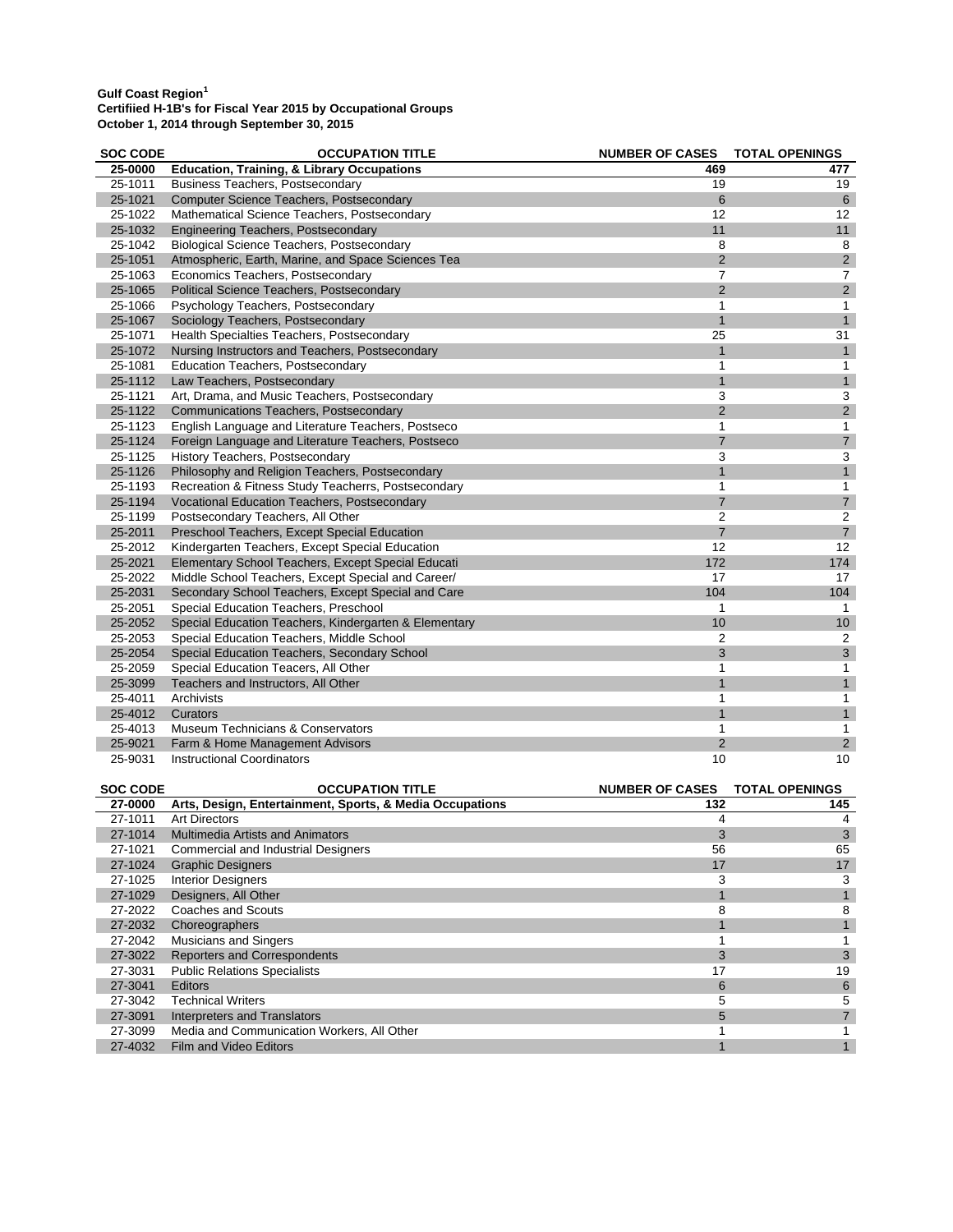| <b>SOC CODE</b> | <b>OCCUPATION TITLE</b>                                     | <b>NUMBER OF CASES</b> | <b>TOTAL OPENINGS</b> |
|-----------------|-------------------------------------------------------------|------------------------|-----------------------|
| 29-0000         | <b>Healthcare Practitioners &amp; Technical Occupations</b> | 338                    | 376                   |
| 29-1011         | Chiropractors                                               |                        |                       |
| 29-1021         | Dentists, General                                           | 24                     | 25                    |
| 29-1022         | Oral & Maxillofacial Surgeons                               |                        |                       |
| 29-1024         | Prosthodontists                                             | $\overline{4}$         | 4                     |
| 29-1031         | <b>Dietitians and Nutritionists</b>                         |                        |                       |
| 29-1051         | Pharmacists                                                 | 26                     | 27                    |
| 29-1061         | Anesthesiologists                                           | 4                      | 4                     |
| 29-1062         | <b>Family and General Practitioners</b>                     | 20                     | 20                    |
| 29-1063         | Internists, General                                         | 10                     | 10                    |
| 29-1064         | <b>Obstetricians and Gynecologists</b>                      | $\overline{2}$         | $\overline{2}$        |
| 29-1065         | Pediatricians, General                                      | 11                     | 11                    |
| 29-1066         | Psychiatrists                                               | 9                      | 9                     |
| 29-1067         | Surgeons                                                    | 7                      | 7                     |
| 29-1069         | Physicians and Surgeons, All Other                          | 76                     | 106                   |
| 29-1071         | <b>Physician Assistants</b>                                 | 2                      | 2                     |
| 29-1081         | Podiatrists                                                 |                        |                       |
| 29-1122         | <b>Occupational Therapists</b>                              | 13                     | 16                    |
| 29-1123         | <b>Physical Therapists</b>                                  | 64                     | 65                    |
| 29-1125         | <b>Recreational Therapists</b>                              | 2                      | 2                     |
| 29-1126         | <b>Respiratory Therapists</b>                               |                        | 1                     |
| 29-1127         | Speech-Language Pathologists                                | 9                      | 9                     |
| 29-1131         | Veterinarians                                               | 5                      | 5                     |
| 29-1141         | <b>Registered Nurses</b>                                    | 6                      | 6                     |
| 29-1171         | <b>Nurse Practitioners</b>                                  | 4                      | 4                     |
| 29-1199         | Health Diagnosing and Treating Practitioners, All           | $\overline{2}$         | 2                     |
| 29-2011         | Medical and Clinical Laboratory Technologists               | 19                     | 19                    |
| 29-2012         | Medical & Clinical Laboratory Technicians                   |                        |                       |
| 29-2099         | Health Technologists and Technicians, All Other             | 1                      |                       |
| 29-9011         | Occupational Health and Safety Specialists                  | 10                     | 12                    |
| 29-9091         | <b>Athletic Trainers</b>                                    | $\mathbf 1$            | $\mathbf{1}$          |
| 29-9099         | Healthcare Practitioners and Technical Workers, Al          | 1                      | 1                     |

| <b>SOC CODE</b> | <b>OCCUPATION TITLE</b>                                                    | <b>NUMBER OF CASES</b> | <b>TOTAL OPENINGS</b> |
|-----------------|----------------------------------------------------------------------------|------------------------|-----------------------|
| 33-0000         | <b>Protective Service Occupations</b>                                      |                        |                       |
| 33-3021         | Detectives & Criminal Investigators                                        |                        |                       |
|                 |                                                                            |                        |                       |
| <b>SOC CODE</b> | <b>OCCUPATION TITLE</b>                                                    | <b>NUMBER OF CASES</b> | <b>TOTAL OPENINGS</b> |
| 35-0000         | <b>Food Preparation &amp; Serving Related Occupations</b>                  | 3                      | 3                     |
| 35-1011         | Chefs and Head Cooks                                                       | 3                      | 3                     |
|                 |                                                                            |                        |                       |
| <b>SOC CODE</b> | <b>OCCUPATION TITLE</b>                                                    | <b>NUMBER OF CASES</b> | <b>TOTAL OPENINGS</b> |
| 37-0000         | <b>Building &amp; Grounds Cleaning &amp; Maintenance Occupations</b>       |                        |                       |
|                 |                                                                            |                        |                       |
| <b>SOC CODE</b> | <b>OCCUPATION TITLE</b>                                                    | <b>NUMBER OF CASES</b> | <b>TOTAL OPENINGS</b> |
| 39-0000         | <b>Personal Care &amp; Service Occupations</b>                             |                        |                       |
|                 |                                                                            |                        |                       |
|                 |                                                                            |                        |                       |
| <b>SOC CODE</b> | <b>OCCUPATION TITLE</b>                                                    | <b>NUMBER OF CASES</b> | <b>TOTAL OPENINGS</b> |
| 41-0000         | <b>Sales &amp; Related Occupations</b>                                     | 154                    | 188                   |
| 41-3031         | Securities, Commodities, and Financial Services Sa                         | 18                     | 18                    |
| 41-3099         | Sales Representatives, Services, All Other                                 | 3                      | 3                     |
| 41-4011         | Sales Representatives, Wholesale and Manufacturing, Technical & Scientific | 11                     | 11                    |
| 41-4012         | Sales Representatives, Wholesale and Manufacturing, Except Technical & S   | 6                      | 6                     |
| 41-9021         | <b>Real Estate Brokers</b>                                                 |                        |                       |
| 41-9031         | <b>Sales Engineers</b>                                                     | 115                    | 149                   |
|                 |                                                                            |                        |                       |
| <b>SOC CODE</b> | <b>OCCUPATION TITLE</b>                                                    | <b>NUMBER OF CASES</b> | <b>TOTAL OPENINGS</b> |
| 43-0000         | <b>Office &amp; Administrative Support Occupations</b>                     | 5                      | 5                     |
| 43-1011         | First-Line Supervisors of Office and Administrativ                         |                        |                       |
| 43-3051         | Payroll & Timekeeping Clerks                                               |                        |                       |

43-9199 Office and Administrative Support Workers, All Oth 1 1